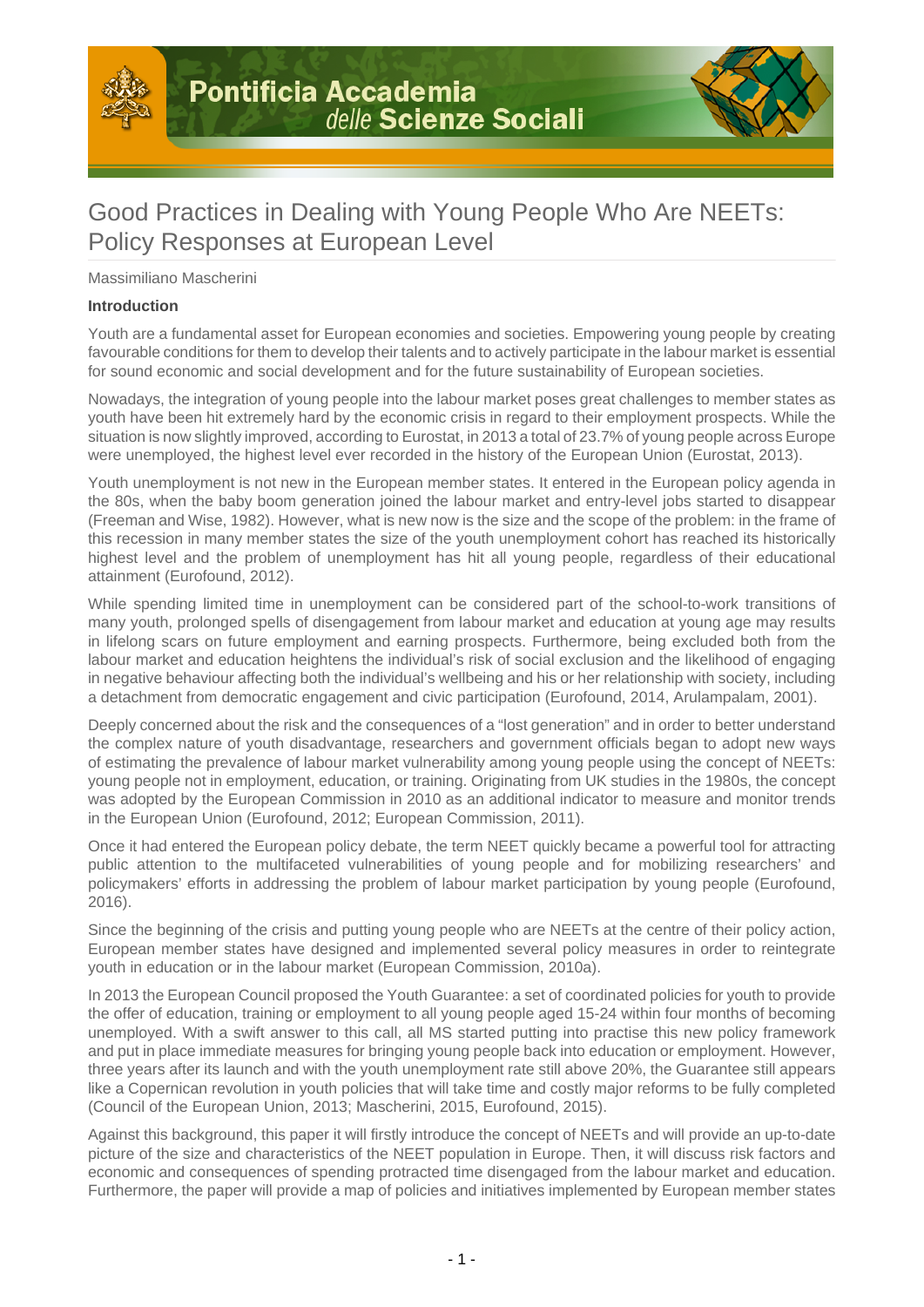in order to reintegrate young people into the labour market or education. Finally it will discuss the status of the implementation of the Youth Guarantee, the European Policy framework recently launched by the European Commission to foster the employability of young people and reduce the NEET rate in Europe.

# **NEETs: Young People Not in Employment, Education or Training**

Labour market participation is usually described through indicators such as employment rates and unemployment rates, which provide information about those who already have a job or are actively looking for one. Traditional indicators for labour market participation are frequently criticised for their limited relevance to young people. In fact, basic unemployment and employment statistics do not adequately capture the issue for young people.

While the integration of young people into society has been traditionally imagined as a sequence of steps from school to work, it is now recognised that such linear transitions are being increasingly replaced by diversified and individualised trajectories from school to work (Eurofound, 2012).

Modern youth transitions tend to be complex and protracted, with young people moving frequently in and out of the labour force. They may involve backtracking and blending of statuses – especially in times of crisis. Additionally, greater importance is given today to individual self-responsibility as a driver of young people's trajectories, while institutional and structural factors (such as parents' social class, ethnicity, and economic status) are growing increasingly diversified. Consequently, traditional approaches to understanding this vulnerable position of young people in the labour market have become less effective as many of these transitions are not captured by conventional indicators of unemployment (Furlong, 2006, 2007).

The economic crisis, that mainly affected young people, has indicated the need of a more suitable method to better understand youth vulnerabilities, especially in terms of labour market participation and transition into adulthood. Hence, it revealed the need to move beyond approaches based on a simple dichotomy between the employed and the unemployed so as to capture the various "shades of grey" that represent labour market attachment in contemporary societies (Eurofound, 2014).

In response to this, researchers, national authorities and international organisations have started using alternative concepts and indicators for young people who are disengaged from both work and education and are arguably at a high risk of labour market and social exclusion (European Commission, 2010b). In this framework, the term NEET, which refers to 'Young People not in Employment, Education or Training', had a strong catalysing effect in attracting and mobilizing policymakers and public opinion due to its capability to increase the understanding of the various vulnerabilities of young people by placing particular groups like the less educated, early school dropouts, young mothers or young people with disabilities at the centre of policy debates (European Commission, 2011a). Reflecting this popularity, the term NEET entered the European policy debate and the need of reducing the NEET rate is the target of the European Youth Guarantee (Council of the European Union, 2013; European Commission, 2015).

#### **Origin and developments of NEETs**

The need for an additional indicator capable of capturing those young people who were not in employment, education, or training first emerged in the United Kingdom in the late 1980s as an alternative way of categorizing young people aged 16-17. This need was mainly a result of changes in the UK benefit regime, specifically the 1986 Social Security Act and its 1988 implementation, which withdrew entitlement to Income Support/ Supplementary Benefit from young people aged 16-17 in return for a "youth training guarantee" (Williamson, 2010).

As a result of this change and the consequent emergence of this new group, researchers and government officials started to adopt new ways of estimating labour market vulnerability among young people.

Istance and colleagues (1994) were the first to highlight the emerging crisis of young adulthood in a study of young people in South Glamorgan in Wales. This research, funded by the South Glamorgan Training and Enterprise Council, produced quantitative estimates of the number of young people aged 16 and 17 not in education, training, or employment. Here, the term Status 0/Status Zer0 was used to refer to a group of people aged 16-17 who were not covered by any of the main categories of labour market status (employment, education, or training). The term Status 0/Status Zer0 was merely a technical term derived from careers service records, where Status 1 referred to young people in post-16 education, Status 2 to those in training, and Status 3 to those in employment.

The term Status Zer0 was far from being intended as a negative label; it was more about reflecting societal abandonment of this group. However, the term soon came to represent "a powerful metaphor" for the fact that Status Zer0 young people appeared to "count for nothing and were going nowhere" (Williamson, 1997). The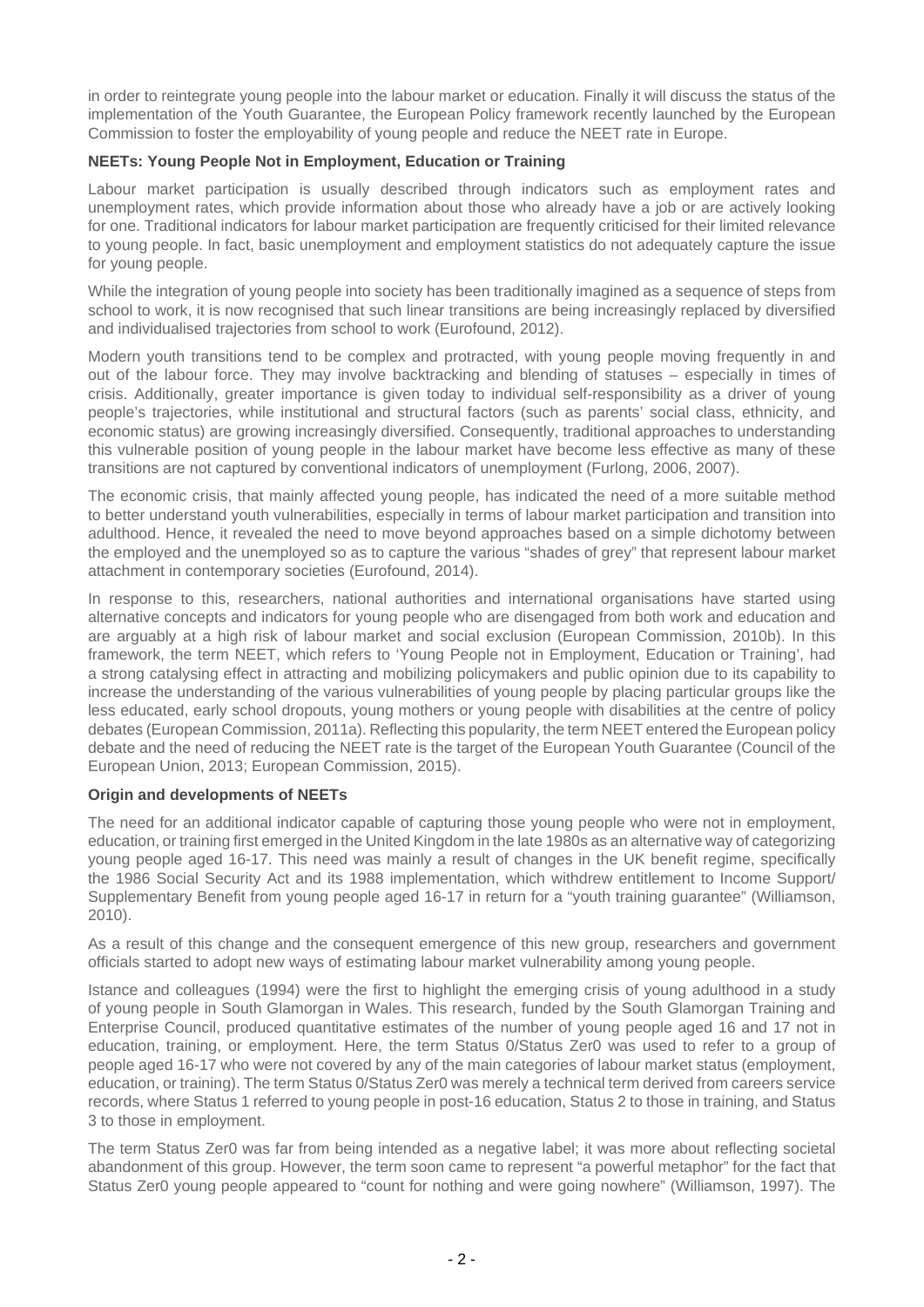study in fact captured media imagination (McRae, 1994) and the term entered into the policy debate in summer 1994 as Status A, where A stood for abandoned, as in "the abandoned generation" (Bunting, 1994).

Against this background, the term NEET was coined in March 1996 by a senior Home Office civil servant who had detected resistance on behalf of policymakers working with the earlier, and often controversial terms of Status Zer0 or Status A. Embracing the concept previously introduced by Istance et al. (1994), the term NEET replaced the other labels and was then formally introduced at the political level in the United Kingdom in 1999 with the publication of the government's Bridging The Gap report from the Social Exclusion Unit of the New Labour government (SEU, 1999).

The term NEET rapidly gained importance beyond the United Kingdom. By the beginning of the millennium, similar definitions had been adopted in almost all EU member states; similar concepts referring to disengaged or side-tracked youth were also emerging in popular discourse in Japan, New Zealand, Taiwan, Hong Kong, and, most recently China (Eurofound, 2012; Mizanur Rahaman, 2006; Liang, 2009).

However, still expressing a need of alternative measures to capture new forms of youth transitions, some of these new concepts went beyond the original meaning of NEET, also attaching a negative stigma to these newly identifiable categories of youth. For example, hikikomori in Japan means "withdrawal" and is used to refer to young Japanese NEETs, usually young men, living at home with their parents, spending their time alone in their rooms, without friends and only engaged with activities on the Internet and watching movies (Jones, 2015; Wang, 2015). In Spain the term *generación nini* became a popular way – before the crisis – of identifying young people who did not want to grow up by going to work or study (Navarrete Moreno, 2011); similar terms were also identified in Italy, such as bamboccioni, and Germany, such as nesthocker, with negative connotations usually for young men unwilling to leave home and 'grow up' (La Repubblica, 2007; Kurier, 2014).

#### **NEETs at the European level.**

As a consequence of the lack of an internationally recognized definition of NEET, the characteristics of the youth classified as NEET differ greatly from country to country, making cross-country comparisons difficult also at the European level. Against this background, over the last decade international organizations, such as the OECD and the European Commission, aligned the definition of NEETs in order to perform cross-country comparisons, (OECD, 2010).

In this framework, while highlighting the difficulties in defining NEETs and creating an indicator to measure them, Walther and Pohl (2005) firstly investigated the extent of the NEET problem in thirteen EU member states and accession countries. Analogously, Quintini and Martin (2006) defined NEET as "Young People not in Education and in Employment" and investigated NEET numbers in the OECD countries.

In this framework, the Employment Committee and its Indicators Group (European Commission – DG EMPL) agreed on a definition and methodology for a standardized indicator to measure the size of the NEET population in member states. The definition was then outlined by Eurostat and the indicator is now used in the context of the Europe 2020 strategy (European Commission, 2011)

Operatively, the NEET indicator is expressed as a percentage of the population of a given age group and sex that is unemployed and is not involved in further education or training. The indicator, based on the Eurostat definition, uses a numerator that refers to a person who is either (a) not employed (i.e. unemployed or inactive according to the International Labour Organization definition) and/or (b) has not received any education or training in the four weeks preceding the survey. The denominator includes the total population of the same age group and sex, excluding those respondents who have not answered the question on participation in regular education and training. The NEET indicator is calculated by using cross-sectional data from the European Union Labour Force Survey (EU-LFS), while observing established rules for statistical quality and reliability (European Commission, 2010b).

The main NEET indicator produced by Eurostat covers various age groups. For analytical purposes, and due to a conceptualization of youth as an age group that varies substantially through different countries, (Wallace and Bendit, 2009), the indicator is then disaggregated by sex and is available for different age groups (15-17) 15-19 / 15-24 / 15-29 / 15-34 / 18-24 / 20-24 / 20-34 / 25-29). Breakdowns by labour market status (unemployed, inactive) and education level (at most lower-secondary attainment/at least upper-secondary attainment) are also available on the Eurostat website (European Commission, 2011a).

The NEET indicator measures the share of young people who are not in employment, education or training among the total youth population of young people. This is not the same as the youth unemployment rate, which measures the share of young people who are unemployed among the population of young people who are economically active. For this reason, while the youth unemployment rate is higher than the NEET rate, in absolute terms the overall number of NEETs is generally higher than the overall number of young unemployed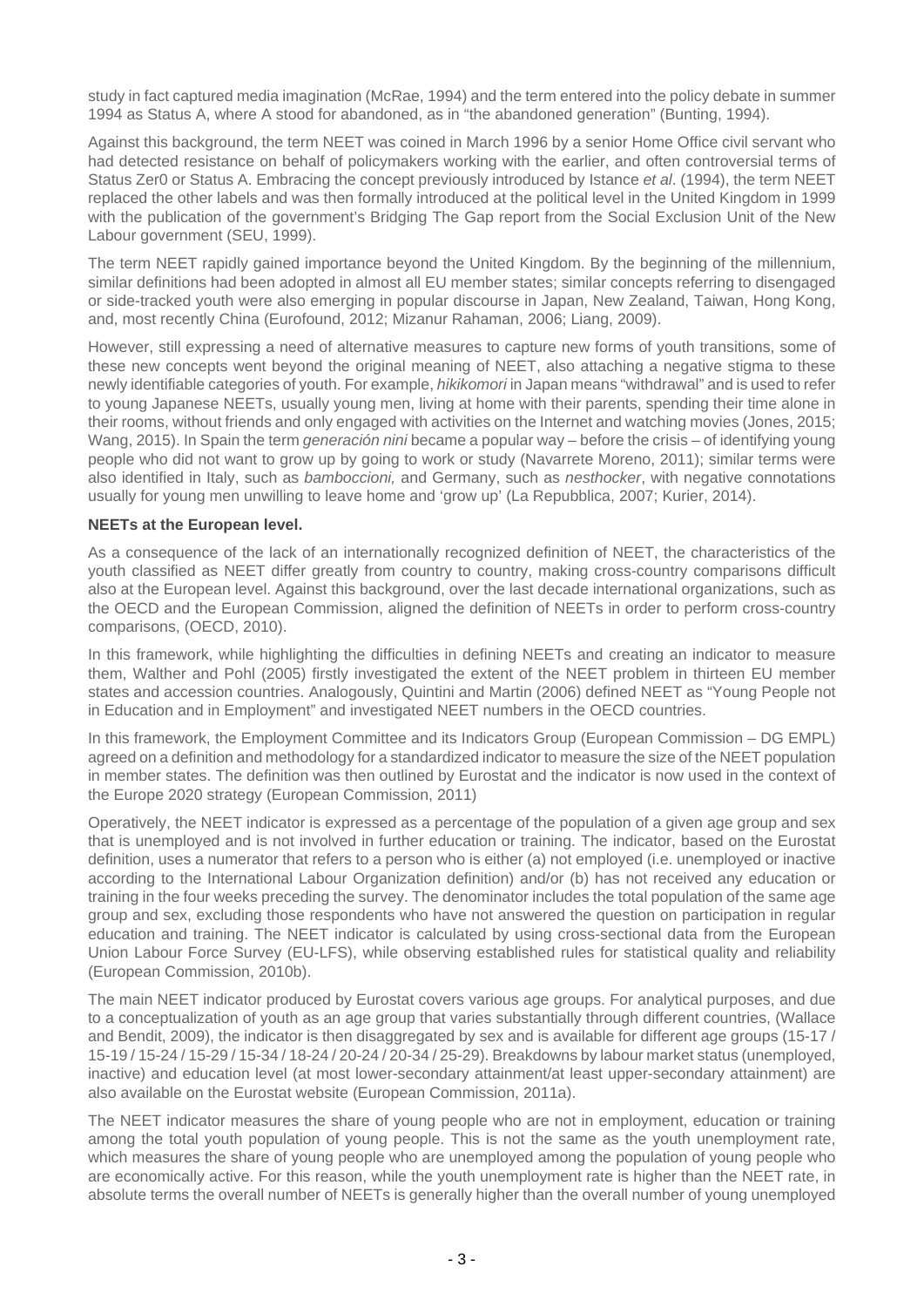people. For example, while in 2015 youth unemployment and NEET rate in Europe was 20.3% and 12% respectively, the number of unemployed youth accounted for 4,640,000 individuals while the number of NEETs was 6,604,000 individuals.

# **NEETs in Europe**

The standardised indicator proposed by EMCO, and operationalised by Eurostat in 2010 allows to estimate the number of young people who are disengaged from the labour market and education in Europe and to perform cross-country comparisons. According to the latest Eurostat data, in Europe, in 2015, 12% of young people aged 15-24 were not in employment, education or training, which corresponds to approximately 6.8 million young people.

This prevalence of NEET however varies substantially among member states. Countries such as the Netherlands, Luxembourg, Germany and Denmark record the lowest NEET rates at the European level (less than 7%). Conversely, Greece, Croatia, Bulgaria and Italy record the highest NEET rate (greater than 19%) which implies that at least one out of five young people in these member states is not in employment, education or training. In absolute terms, the population of NEETs is highest in the UK and in Italy with around or above one million young people belonging to the NEET group.

Figure 1 shows the NEET rate for those aged 15-24 across EU member states in 2014. member states are categorised into five categories ranging from very high NEET rates (dark red), where over 18% of young people are NEET, to those with very low NEET rate (dark green), where less than 7% of young people are NEET.

Still in 2015, considering the age category of 15-29, the overall number of NEETs increased to 13.5 million young people which corresponds to a NEET rate of 14.9% for that age category. Again, the countries with the lowest NEET rates are Luxembourg, the Netherlands, Denmark and Sweden, each with a rate below 8%. Conversely, the highest NEET rates are observed in Bulgaria, Greece and Italy with at least 24% or more NEETs.

The analysis of the different age categories reveals that the share of NEETs increases with age. In particular, while on average in the EU only 6.5% of young people aged 15-19 are not in employment, education or training, this share increase to 18% among those aged 20-24 and to 20.4% among those aged 25-29. In general, the highest rate among those aged 15-19 is found in those member states that also have the highest rate among 20-24 year olds. In this regard, it is worthwhile to notice that while a lot of attention has been placed on the reintegration of those young people aged 15-24, in countries such as Italy and Greece at least one third of young people aged 25-29 are NEET. As these statistics illustrate, this situation calls for more attention on youth who are NEETs, including those aged 25-29 who struggle to find their way into the labour market but are outside the policy focus.

### **The composition of the NEET population**

The NEET population is very easy to compute statistically. However, the indicator captures a very heterogeneous population. A mix of vulnerable and non-vulnerable youth.

Disentangling the heterogeneity of NEETs and understanding the composition of its population is very important to understand the needs of this population and to address them with the appropriate targeted policies (Serracant, 2013; ILO, 2015).

Following (Eurofound, 2016) and using the EU Labour Force Survey, seven categories of NEETs can be identified:

· Re-entrants: those who will soon leave the NEET category as they have already found a job or an education opportunity;

- Short-term unemployed: those who are unemployed for less than 12 months:
- Long-term unemployed: those who are unemployed for more than 12 months;

· Unavailable due to family responsibilities: those who are NEETs due to family responsibility (children, adults, other family responsibilities);

Unavailable due to disability: those who are unavailable due to their own illness or disability;

Discouraged workers: those who are NEETs because they do not look for a job as they do not think there is job for them;

Other NEETs: those who have not specified their reasons of being NEETs.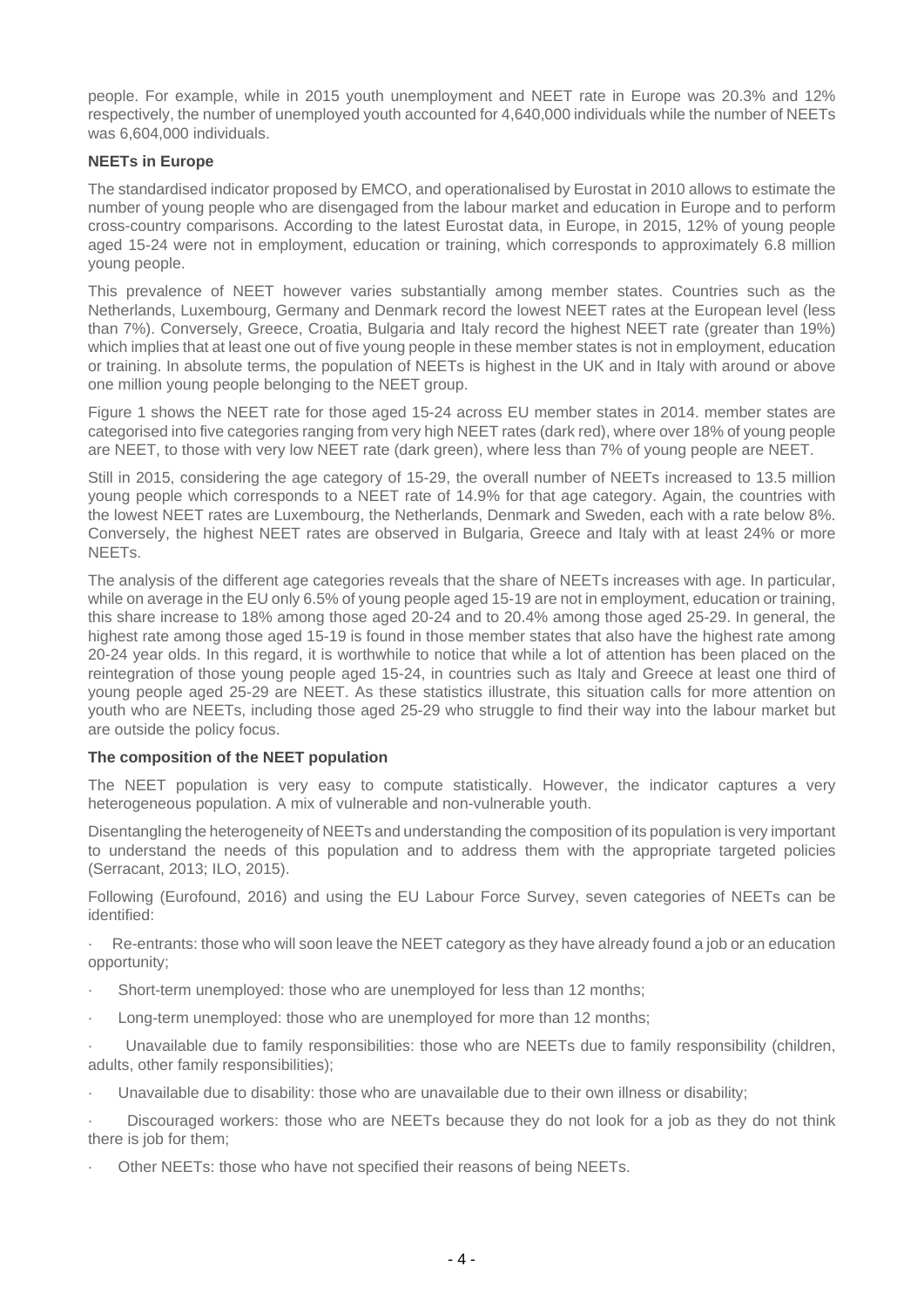As shown in Figure 2, data from the EU Labour Force Survey shows that the largest category of NEETs aged 15-24 in Europe was the short-term unemployed (29.8%), followed by the long-term unemployed (22%), NEETs due to family responsibilities (15.4%), re-entrants (7.8%), and those unavailable due illness or disability (6.8%). Around 5.8% of NEETs are discouraged workers while the remaining 12.5% are 'other NEETs'. Considering the figures for discouraged workers, the short and long-term unemployed and re-entrants, the data suggests that on average in the EU28, around 60% of NEETs (approximately 4.7 million young people aged 15-24) belong to the NEETs group because of labour market-driven factors. The remaining 40% are NEET for more social-policy related reasons, such as family responsibilities, illness or disability.

While no inference can be drawn for the category of 'other NEETs', the data show that at least one-third of NEETs are at risk of further disengagement and in need of more ad hoc reactivation measures to reintegrate them. However, this is a very conservative estimate that takes into account only the long-term unemployed and discouraged workers, because it is not possible to investigate the degree of vulnerability of the other categories.

#### **Characteristics and risk factors of becoming NEETs**

While the descriptive statistics above are interesting, more in depth analysis is required in order to understand characteristics and factors that put youth at risk of becoming NEET. In this regard, there is reasonable agreement in the literature about the range of social, economic, and personal factors that increase the chances that an individual might become NEET, and it is generally perceived that the NEET status arises from a complex interplay of institutional, structural, and individual factors (Bynner, 2005; Hodkinson, 1996; Hodkinson and Sparkes, 1997; Eurofound, 2012).

The literature suggests that there are two main risk factors at play when it comes to NEETs: disadvantage and disaffection. While educational disadvantage is associated with social factors such as family, school and personal characteristics, disaffection concerns the attitude young people have toward education and schooling. More specifically, expressed by truancy or behavior that leads to exclusion at school. There also seems to be a clear correlation between both educational disadvantage and disaffection prior to age 16, and later disengagement (SEU, 1999). Both educational disadvantage and disaffection are linked to a number of background factors such as family disadvantage and poverty, having unemployed parent(s), living in an area with high unemployment, membership of an ethnic minority group, or having a chronic illness, disability, and/ or special education needs (Coles et al., 2002).

While it should be emphasized that it is often not easy to differentiate between those factors that cause or lead to NEET status and those factors that are simply correlated with being NEET (Farrington and Welsh, 2003; 2007), existing research puts great emphasis on family background and individual characteristics as determinants of NEET status (Stoneman and Thiel, 2010). At the individual level, characteristics overrepresented among the NEET population are: low academic attainment (Coles et al., 2002; Meadows, 2001; Dolton et al., 1999); teenage pregnancy and lone parenthood (Morash and Rucker, 1989; Cusworth et al., 2009); special education needs and learning difficulties (Cassen and Kingdon, 2007; Social Exclusion Task Force, 2008); health problems and mental illness (Meadows et al., 2001); involvement in criminal activities; and low motivation and aspiration, including lack of confidence, sense of fatalism, and low self-esteem (Strelitz, 2003). Moreover, motivation is often identified as one of the key factors among the non-vulnerable who may be in a "voluntary NEET status", that is, those who come from a privileged background are more likely to briefly remain outside the labour market and education in order to sample jobs and educational courses (Pemberton, 2008; Furlong et al., 2003).

In order to perform a pan-European investigation of the NEET phenomenon, the Eurostat definition of NEET is implemented in the European Values Study survey (EVS), focusing on young people aged 15-29. The EVS is a large-scale, cross-national, and longitudinal survey research program on basic human values, which provides insights into the ideas, beliefs, preferences, attitudes, values, and opinions of citizens for 47 European countries and regions. It is an important source of data for investigating how Europeans think about life, family, work, religion, politics, and society, and specific attention is dedicated to individual socioeconomic and family-related variables. On this basis, we explore the characteristics of NEETs in Europe by making use of the set of key characteristics identified in the literature, which especially includes the investigation of individual and family background characteristics. In particular, in our analysis, we use the 2008 wave (the most recent) of the EVS by considering data from all 27 EU member states, with an overall sample of more than 40,000 observations that are representative for the EU population. NEETs are identified in the EVS as those young people aged 15-29 who declared not being in paid employment because of being unemployed, disabled, young carers, housewives, or not otherwise employed for undeclared reasons. This operationalization of the definition of NEET is equivalent to that implemented by Eurostat using the EU-LFS, and the computed rates are comparable. Data refers to 2008, so they capture the scenario only at the beginning of the crisis.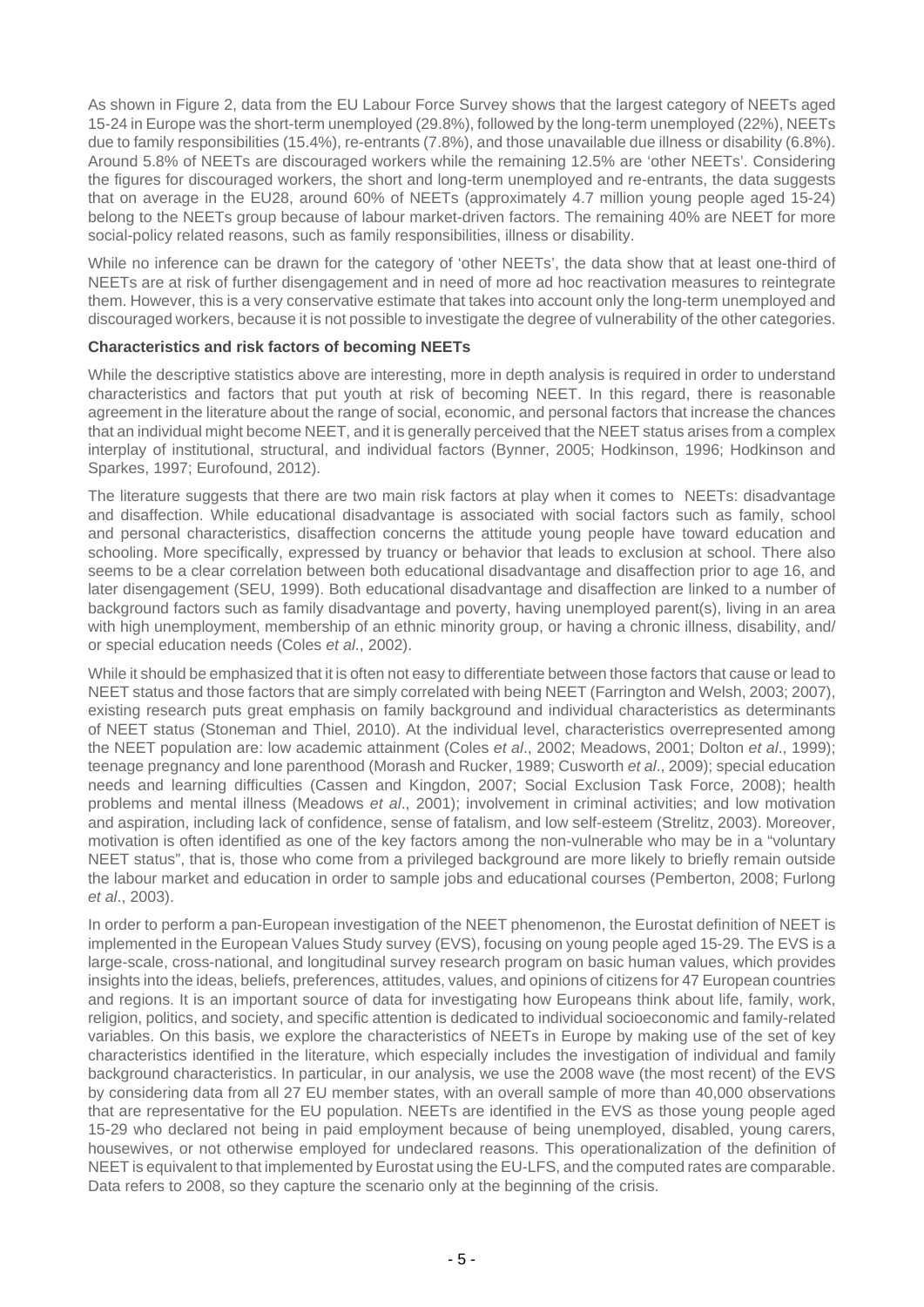The characteristics of the NEETs in Europe have been investigated using a logit model that accounts for a broad set of individuals' socio-demographic and family-related variables, while also controlling for countries' heterogeneity. We investigated a large set of individual characteristics: sex, age, immigration background, perceived health status, education level, religiousness, and living with parents. Furthermore, at the family level, we considered household income, education level of parents, unemployment history of parents, and the area where the household is located.

The analysis is performed at the European and also at the cluster level, which are identified on the basis of the extent of the NEET phenomenon observed at country level and the mediating role of different welfare state models (Marshall, 1950). In this respect, the traditional grouping of member states in five clusters is adopted here: Employment-centred (AT, BE, DE, FR, LU, NL); Universalistic (DK, FI, SE); Liberal (IE, UK); Mediterranean (CY, ES, GR, IT, MT, PT); and Post-Socialist (BG, CZ, EE, HU, LT, LV, PL, RO, SI, SK). The results of our analysis show a high level of consistency with the general literature and reveal some heterogeneity among the risk factors observed in the different geographical clusters. In particular, the findings indicate that the probability of ending up as a NEET is influenced by the following factors and characteristics (see table 17.1):

· Young women are more likely to be NEET than men. The interpretation of the odds ratio shows that, due to family responsibilities, young European women are 62% more likely to be NEET than men. Interestingly, this effect is stronger in the Mediterranean and Post-Socialist clusters than in the Universalistic, Liberal, or Employment-centred clusters.

As indicated in the literature, those perceiving their health status as bad or very bad and who are suffering from some kind of disability are 38% more likely to be NEET compared to those with a good health status. This effect is stronger in the Liberal and Universalistic clusters than in the rest of Europe.

· Young people with an immigration background are 68% more likely to become NEET compared to nationals. This effect is strongest in the Liberal cluster, while it is not significant in the Universalistic or in the Mediterranean cluster.

· Young people living in a partnership are 67% more likely to be NEET than those living alone or with parents. This effect is mainly driven by young women with family responsibilities and is strongest in the Liberal, Mediterranean, and Post-Socialist clusters, while it is not significant elsewhere.

Education is the main driver affecting the probability of being NEET: Young people with lower-levels of education are two times more likely to be NEET than those with secondary education, and more than three times more likely to be NEET than those with tertiary education. The effect of education is strongest in the Liberal cluster, while it is very limited in the Mediterranean cluster.

Capturing both the heterogeneity of the NEET population and its composition (both vulnerable and nonvulnerable youth), the marginal effect of income emerges as a U-shaped curve. The probability of being NEET is higher for those with a lower income, then decreases for the middle-level income, and increases again for higher incomes. Again, the effect of income is strongest in the Liberal cluster, while it is more limited in the Mediterranean and Universalistic clusters.

Alongside these individual characteristics, certain intergenerational influences and family backgrounds play a significant role in increasing the probability of being NEET. In particular:

· Having parents who experienced unemployment is not significant at the EU level, while it is only marginally significant in the Mediterranean cluster.

Those with parents with a low level of education are up to 50% more likely to be NEET than young people with parents with a secondary level of education, and up to two times more likely to be NEET than those with parents with a tertiary level of education. This effect is strongest in the Liberal cluster, while it is not significant in the Universalistic cluster.

Young people who experienced the divorce of their parents are almost 30% more likely to be NEET than those who did not.

Despite some heterogeneity at the cluster level, the results of the investigation indicate that NEET status can be described as both an outcome and a defining characteristic of disadvantaged youth, who are at much greater risk of social exclusion. Education is the most important variable and has the strongest effect in influencing the probability of being NEET: this is true at both the individual and the family level and in all clusters considered. Moreover, suffering some kind of disadvantage, such as a disability or having an immigration background, strongly increases the probability of being NEET, and this effect is strongest in the Anglophone cluster. The importance of family background is confirmed as increasing the risk of becoming NEET. In particular, young people with a difficult family background, such as those with divorced parents or with parents who have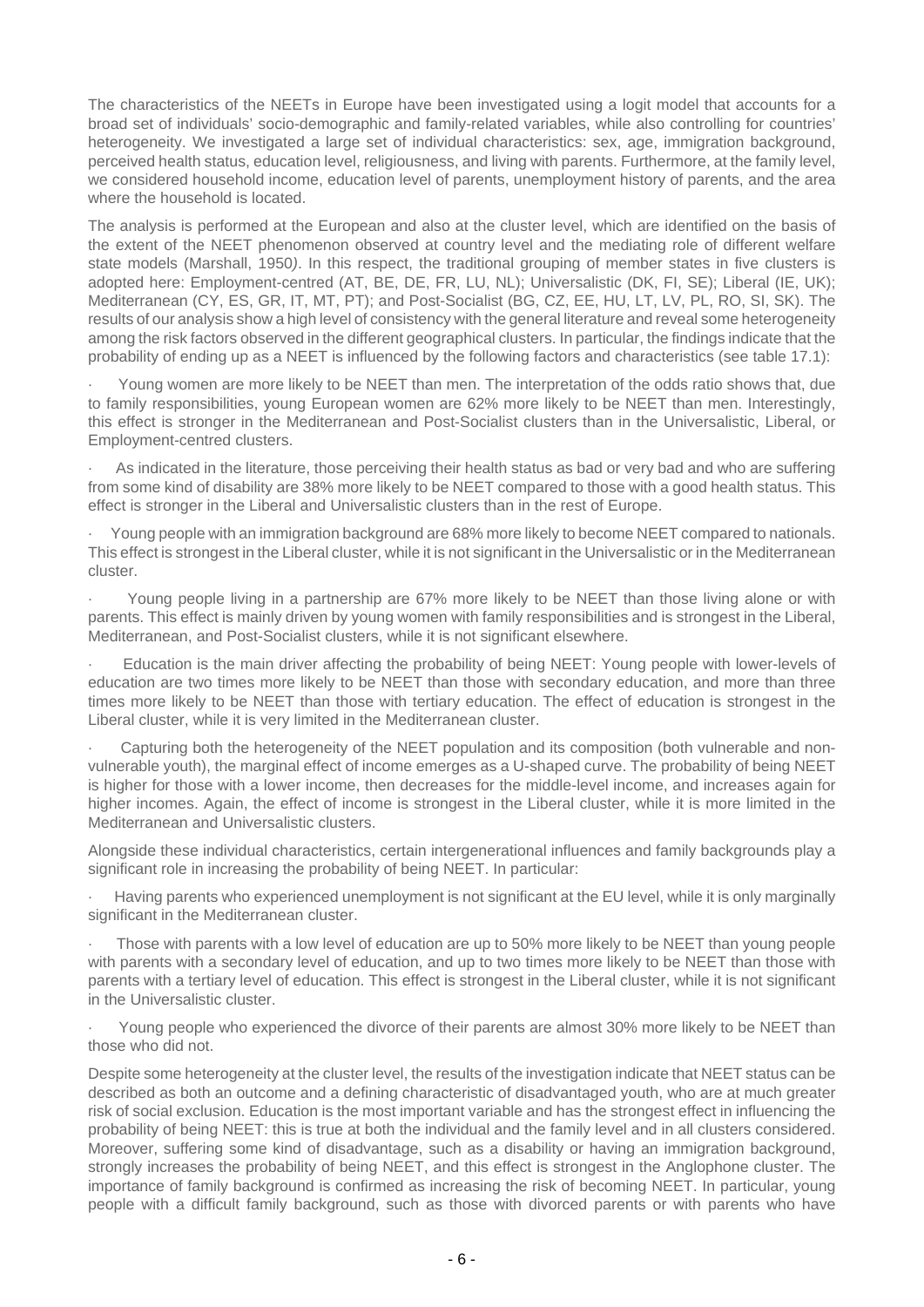experienced unemployment, are more likely to be NEET (as in the Mediterranean cluster). The heterogeneity of the NEET population, as a mix of vulnerable and non-vulnerable situations, is, however, confirmed by the effect of income, which is common to all clusters but the Universalistic one.

## **Economic and Social consequences of spending protracted time in the NEETs**

While spending short and limited periods of time disengaged from labour market and education can be part of any normal transition from school to work, it is essential to understand that spending protracted periods in NEET status comes with a wide range of dramatic and interconnected negative short and long-term consequences for the individual and society as a whole. Persistent disengagement makes the transition of young people to adulthood difficult and can have long-term consequences and scarring effects on their labour market performance both in terms of labour force participation and future earnings. Moreover, it can also induce a range of negative social conditions, such as isolation, involvement in risky behaviour or instable mental and physical health. Each of these negative consequences comes with a cost attached to it and, as such, being NEET is not just a problem for the individual, but also for our societies and economies as a whole.

Broadening the understanding of economic benefits accruing from re-engaging and encouraging young people to remain in education, training or employment plays a crucial role in strengthening the efforts of governments and social partners to reintegrate young people into the labour market. Eurofound (2012) provided a very conservative estimation of the economic costs of the NEETs phenomenon, which only takes into account forgone earnings and welfare benefit payments. On this basis, the loss for the European economies due to their inability to fruitfully employ young people in the labour market was estimated to be almost 120 billion Euros in 2008, corresponding to around 1% of European GDP. Considering the ongoing nature of the crisis, which continues to increase the size of the NEET population, in 2011 this loss was estimated to have increased to 153 billion Euros, corresponding to more than 1.2% of European GDP.

But the economic costs are just one part of the bill that member states have to pay. Serious concerns have been raised about the potential implications of the NEET status on democratic engagement and civic participation of young people. The danger is that this disengagement may lead some young people to 'opt out' of their participation in civil society or may engage at the extremes of political engagement.

Analysis performed by Eurofound (Eurofound, 2012), reveals that while the level of trust in institutions is similar to the one in other age categories, in general young people are less interested in politics and show a lower disposition to discuss politics with their friends and to vote in elections. Moreover, they also tend to be less civic and socially engaged and they participate less than other age groups. Fighting their political, social and civic apathy and fostering a greater involvement of young people in the society is a big challenge for European democracies.

In this regard, while access to paid employment and education is not sufficient in itself to prevent political indifference and disaffection of youth, the situation of those who are NEETs is much more dramatic. At the European level, NEETs distinguish themselves by having a dramatically lower level of political and social engagement and a lower level of trust compared to the non-NEET. This implies that they are not just disengaged from the labour market and education but are also at high risk of being politically and socially alienated from our societies.

Different behaviour in terms of trust and participation is however registered among the various subgroups within the NEET population. In particular, at European level it was found that while the subgroup of those unavailable because of family responsibilities are not interested in politics, they still have trust in institutions. Conversely, the subgroup of unemployed youth distinguishes itself for having less trust in institutions, and a lower disposition to vote and to be less socially and civically engaged. By not participating and distrusting institutions, the unemployed express their disappointment and frustration vis-à-vis the effort made by authorities in light of their situation. As a result of this withdrawal, it is hard to predict where the disaffection and political marginalization of youth unemployed is directed. Earlier studies on political marginalization among the unemployed concluded that they tend to have more radical political attitudes.

However, the analysis within the various geographical clusters shows outstanding differences, complicating the conclusions that can be drawn. While in the Continental cluster, and with less emphasis in the Anglophonic and in the Eastern cluster as well, those who are unemployed are also the most disaffected with a lower level of trust in institutions and political and social engagement, in the Mediterranean cluster the opposite holds for all dimensions except trust. In particular, while the lowest level of institutional trust is recorded in the South European cluster, unemployment seems to have a more defined political connotation, as those who are unemployed tend to have a higher level of political engagement, with a high level of interest and disposition to vote and to talk about politics with friends, compared to the others. Still, it is worthwhile to notice that this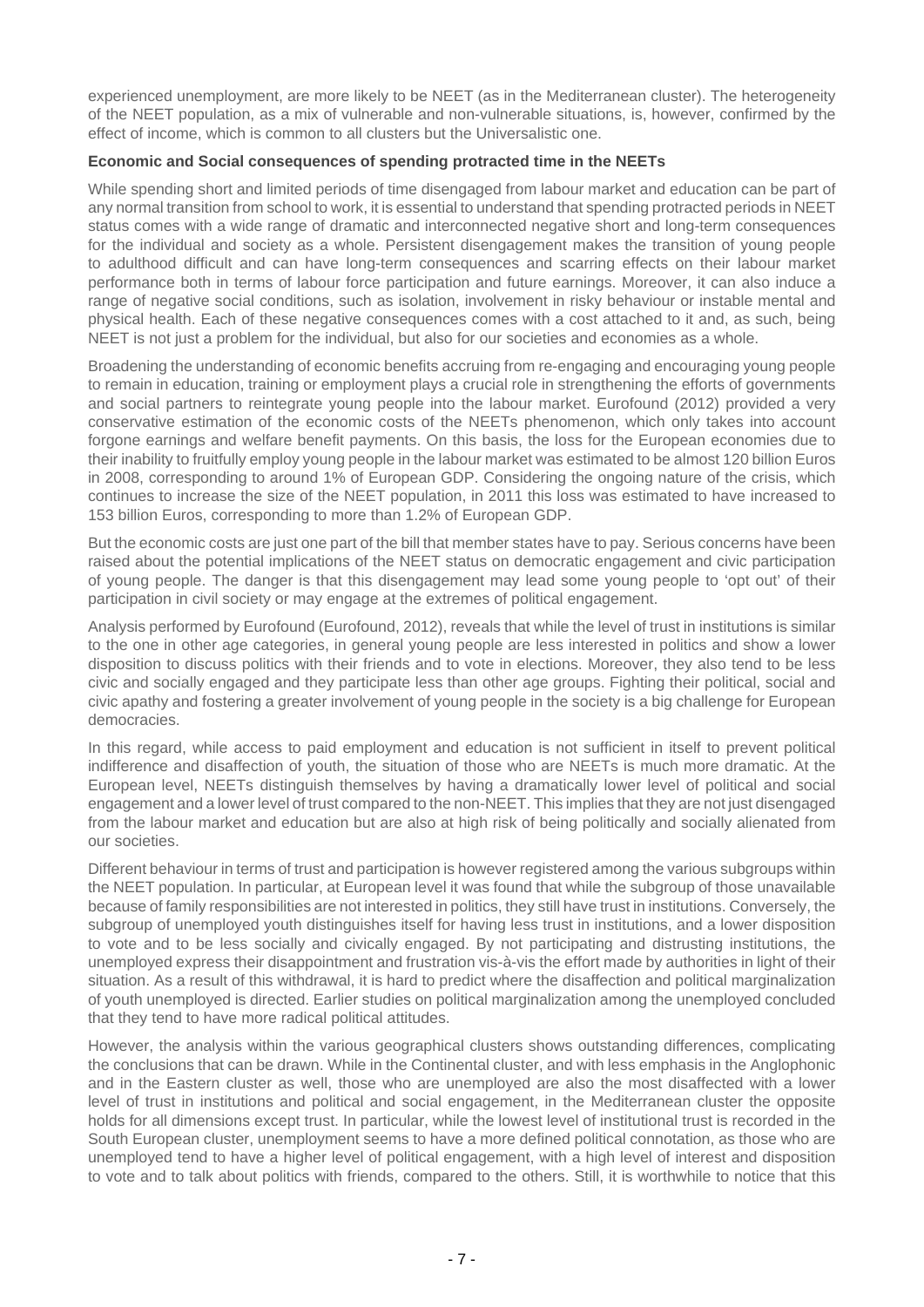higher engagement does not formally translate to a higher formal engagement with a political party or with "institutional" organizations, indicating an existing lack of identification with the main actors of the political arena.

As pointed out by Bay and Blekesaune (2002), a possible explanation of the phenomenon could be based on the different selection process of being unemployed in the Continental and Mediterranean cluster. As the Continental cluster is characterized by a generally low youth unemployment rate, the low level of trust and political engagement of the unemployed can be a result of the fact that unemployment in this cluster is largely an unusual condition. Unemployment amplifies what for the youth is already a marginal social situation of disengagement. Conversely, in South Mediterranean countries, where youth unemployment rates are some of the highest in Europe, recruitment to unemployment is broader and goes beyond the lower strata of society alone. The large size of the cohort indicates this problem as structural in the Mediterranean cluster, which may have fostered the creation of an "identity" of this group and permitted frustration to reach a level of political expression.

Finally, no particular differences between NEETs and non-NEETs were found in the Scandinavian cluster. There is reason to believe (Esping & Andersen, 1985, 1990) that the well developed and inclusive welfare system of these countries may counteract the fact that unemployment leads to marginalization and ensures that one may function as a citizen even without paid employment.

While more in-depth research would be needed in order to draw more precise conclusions, the five clusters can be classified differently along the Hirschman framework, (Hirschman, 1970). In particular, while the political behaviour of NEETs in the Scandinavian cluster could go under the label of "loyalty", as no significant differences were found between NEETs and non-NEETs, the lower level of political and civic engagement of NEETs in the Anglophonic, Continental and Eastern cluster seems to indicate an "exit" in these clusters. Finally, given the positive effect of being NEETs in political engagement, the political behaviour of NEETs in the Mediterranean cluster seems to go under the label of "voice".

In conclusion, it is important to highlight that the consequences of being NEET are not just economic and NEETs are at considerable risk of disaffection. Despite the differences and the different dynamics observed at the cluster level, the concern of policy makers is widely justified and young people who are disengaged from labour market and education are withdrawing from the political and social engagement of our society. In this regard, given the size the NEET population has reached in Europe nowadays, the economic and social consequences associated with the NEET status calls for a new policy action in support of the reintegration of young people into labour market and education. The efforts and the initiatives implemented by the member states to support young people in their pathway to employment will be the focus of the next two sections.

#### **Policies for the reintegration of NEETs into labour market or education**

Fostered by increasingly high youth unemployment rates and NEETs, and the economic and societal consequences associated with the NEET status, there is a renewed sense of urgency to develop and implement policies to bring young people (back) into employment, education or training across Europe. As a consequence, in recent years European Union member states have been more actively engaged in designing and implementing policy measures aimed at increasing employability and promoting higher employment participation of young people.

As it has been shown in the previous sections, while sharing some common traits the population of young people who are disengaged from labour market and education is extremely heterogeneous and composed by several subgroups, each of them with its own characteristics and needs. In this regard, governments have rightly set their interventions by disaggregating the NEET category and identifying the characteristics and needs of the various sub-groups who require distinct forms of policy intervention in terms of, for example, welfare or training provision.

While following a *productivist* approach mainly aimed at the reintegration of youth into the labour market, the policies implemented by member states to ensure a greater participation of young people in education and employment involve a wide range of different initiatives. These policies often intervene at different points along a process that can be described as "pathway to employment", which describes young people's pathway through formal education and their transition into the labour market and employment.

For many young people this pathway from education to employment is not a straight one and those that have ended us as NEETs have left or diverged somewhere along the way. Policies tackling the NEETs problematic are therefore either preventative interventions that keep young people from leaving this pathway or tackle the issue of bringing young people "back on track" in order to continue their way on the pathway, develop their skills and participate actively in society. As also illustrated in Figure 3, some youth employment policies seek to intervene in the early stages of the pathway with the particular goal of tackling the risk factors linked to potential disengagement from education and training, since young people with no or low level qualifications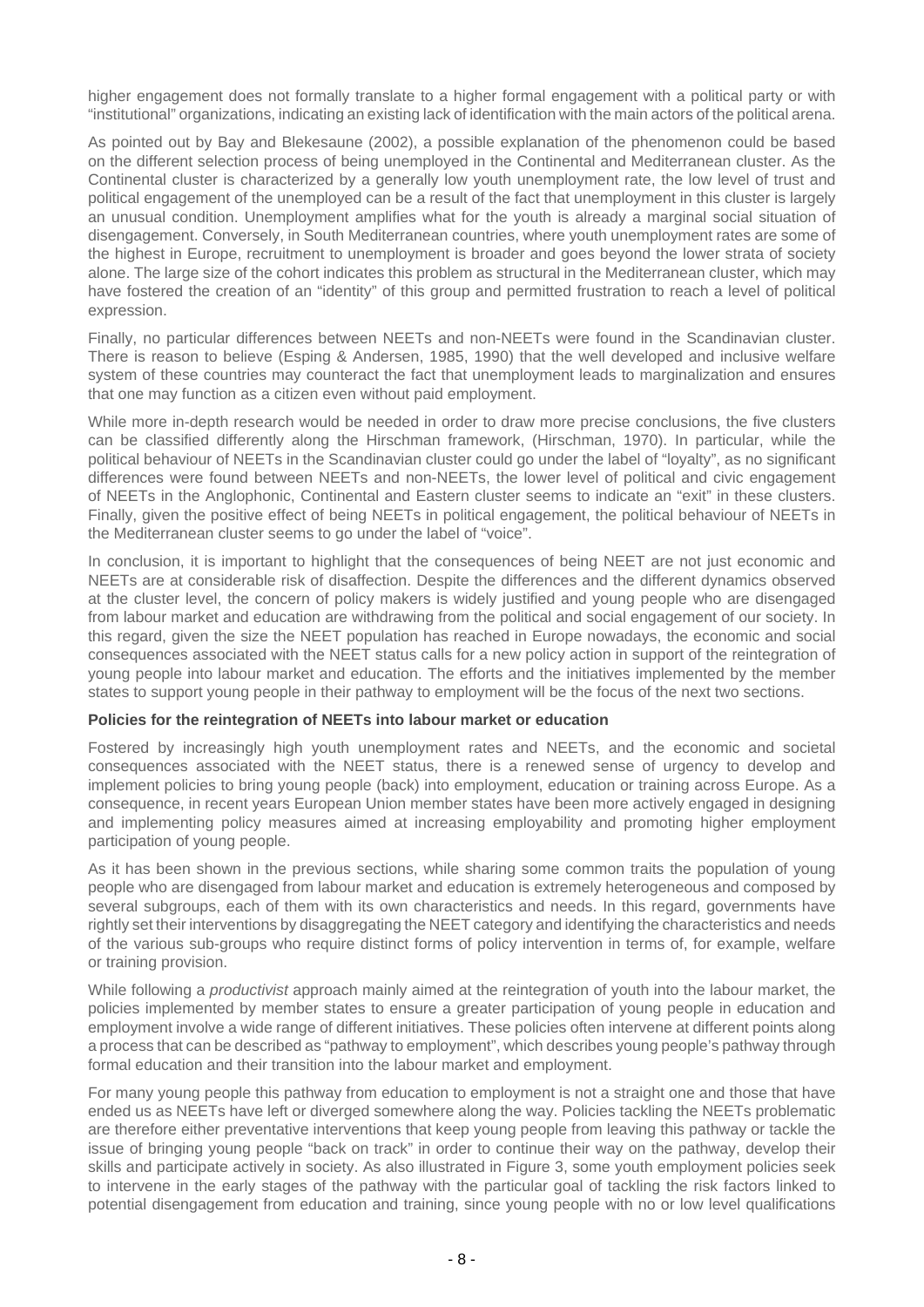have a higher chance of experiencing unemployment than their skilled peers. Other policies intervene at later employment-related stages of the young person's pathway to employment.

To be more specific, these policies can be grouped into five broad categories, which may be partially overlapping: Measures to prevent Early School Leavers recognise that there are forms of 'support' that can be provided within the school environment, at home or through holistic measures that can improve students' chances of staying in education or training. Measures to reintegrate Early School Leavers seek to provide timely support for those who have just made the decision to drop out by encouraging and enabling them to continue their previous studies or to find other, more suitable training alternatives. School-to-work transition policies intervene at a slightly later stage of the pathway as their primary goal is to ease young people's transition 'from learning to earning' and therefore to ensure that public investment in education and training is maximized. Moreover, Measures to foster Employability and Measures to Remove Practical and Logistical Barriers to Employment are policy interventions that intervene closer to the labour market entry point, with the former seeking to address gaps in transversal and/or job-specific skills and competences (as well as other labour market abilities and aptitudes) and the latter aiming to address specific barriers faced by young people from vulnerable backgrounds in particular.

For each category of the five above, this section will discuss some examples of policies have been introduced at Member State level, where they intervene along the pathway to employment and what they aim to achieve.

# **Preventing Early School Leaving**

The earliest point to tackle a problem is to intervene before it evolves. The pathway to employment starts with education and, as sketched earlier in this report, there is widespread agreement that educational attainment is a strong predictor of future labour market outcomes (O'Higgins, 2010). Moreover, education is often described as a shield against unemployment (ILO, 2012). An education system that helps children and youth from all backgrounds to realize their full potential is vital for continued prosperity and to reduce labour market exclusion among youth (OECD, 2010, 2015). Equally, the European Commission recognises the importance of education for individual and societal well being. Among the five headline targets of Europe 2020, the European Commission prescribes an increase of the share of people with tertiary education to 40% across the European Union as well as reducing the share of early dropouts to 10% (European Commission, 2010).

In this framework, member states have implemented several policy measures that take a preventative approach to early school leaving. Early school leaving is no longer seen as an individual problem caused by the young person and his or her environment, but it is acknowledged that the reasons leading to early dropout are manifold and cumulative: often it is the combination of problems with the existing mainstream education and more complex personal needs that can lead to early dropout. It is therefore an issue that can be avoided in a joint effort on behalf of the education system, society and school (Eurofound, 2012a).

#### **Overview of the policy measures for preventing ESL**

There is no single approach to prevent young people from leaving school early. This study finds that member states rely on a set of various types of measures to prevent school dropouts. This set includes measures aimed at identifying potential early school leavers, policies focusing on specifically vulnerable geographical areas, the provision of alternative learning environments and increased career guidance and personal assistance. Moreover, some member states have also created financial support mechanisms and aim at greater parental engagement.

#### **Diagnostic measures**

Research shows that, in general, there are clear signs that someone is losing interest in school, about one to three years before a young person typically drops-out (Bridgeland et al., 2006). Therefore, the first important step in preventing early school leaving is to understand which young people are at risk of dropping out and for which reasons (Dynarski et al., 2008). One effective way of ensuring a timely intervention is to set up a monitoring and early warning system. Such systems not only provide information to school and education authorities on how many students have dropped out of school and why, but most importantly also help to identify those students at risk of doing so.

Diagnostic measures enable authorities to gather information on early warning signs of school leaving, such as data on absences or academic achievements. Indeed in recent years, these diagnostic policies and practices have been introduced in various member states including Belgium (Wallonia), Finland, Latvia, Lithuania, the Netherlands, Ireland, Denmark and Norway. In particular, Denmark, Ireland and the Netherlands, for example, have had electronic registration systems in place for some years (Eurofound, 2012a). In all three Baltic states recent legislative measures have focused on tackling absenteeism. In Lithuania for example, an online system called 'Your School' has been introduced as a way of providing a platform for schools, teachers, parents and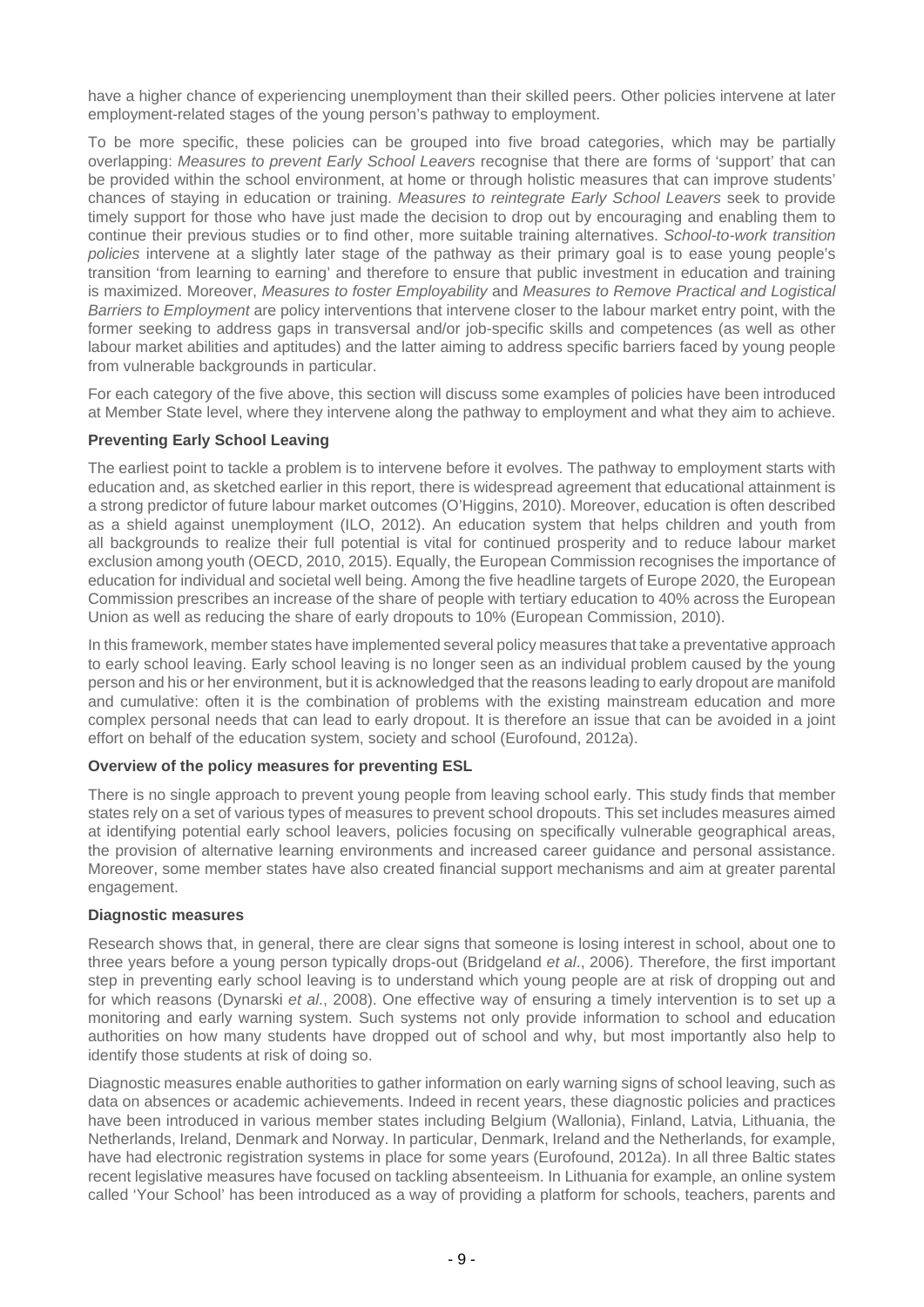students to share information about school life and inform parents about the progress of their children in schools (including grades and absenteeism).

# **Area-based policies**

Closely linked to diagnosing who is most vulnerable to early dropout is the realization that students in some disadvantaged areas are at heightened risk of leaving school early. Hence, some member states have implemented measures aimed at preventing ESL by targeting specifically disadvantaged areas and channelling additional support towards those geographies. These are often referred to as area based priority zones. In Greece for example, schools in 'Educational Priority Zones' (EPZs) are granted additional funds, new teaching methods are implemented and specially trained teachers are recruited. Particular attention is also paid to Roma students and repatriated Greeks. Results from similar programmes in Cyprus and in Portugal show that participating schools have not only witnessed considerable reductions in ESL, but have also experienced other positive outcomes such as improvements in literacy and academic achievement, as well as better classroom discipline, fewer conflicts at school and better quality learning. Additional support can be introduced in innovative ways such as in the case of 'Learning Communities' in Spain, which envisage the involvement of whole communities to foster educational success and the promotion of high expectations among young people.

However, it is important to stress that these types of measures are highly dependent on the availability of additional funding. If this funding is spread too thinly, it will be highly unlikely to produce a significant impact. At the same time it is important that funds focus especially on those pupils facing the most acute difficulties, those who are vulnerable and more likely to fall into a NEET situation. Nevertheless, despite the lack of formal evaluation concerning the performance gaps between priority education and non-priority education areas, priority education is considered to have inspired many small-scale examples of good practice on the ground and to have generated several positive qualitative outcomes (Eurofound, 2012b).

# **Alternative learning environments and innovative teaching methods**

In order to provide solutions to the problems with mainstream education that lead young people to drop out of school, many member states have implemented measures that offer alternative learning environments and teaching methods within the existing public education systems. The most important feature about alternative learning environments is that students still belong to the same public school, but are physically in a separate location or classroom doing alternative activities for a specific period of time. Such programmes usually use different and innovative teaching pedagogies and often teaching in non-classroom based environments to boost the motivation of young people to learn. These programmes are implemented in France, Germany, Finland and Luxemburg among others. In Luxemburg, the 'Classes Mosaique' give schools the opportunity to temporarily remove students at risk of leaving school from their regular classes and enter them into a 'mosaic class' for a time period of six to twelve weeks, where pupils can get personalised help.

Moreover, member states have implemented a series of initiatives aiming at making the school curriculum at secondary level more varied, stimulating and relevant to the lives of young people by introducing new teaching methods or updating curricula and introducing one-to-one sessions. In most member states the curricularspecific reforms have also included the initial VET system, which is used to offer an alternative environment to those students at risk of dropout. This is the case for example of Germany and Norway. Also, the recently established 'School and Work Alternation Programme' in Italy has a special focus on work-based learning as it provides an alternative route to achieving formal qualifications by alternating between periods of study and work.

#### **Career guidance and educational assistance**

Providing effective career guidance is essential to support pupils during transitions periods, especially in the course of their education career. In fact, students are relatively vulnerable at transition points: for example, the transition to a higher level of education brings significant changes, both in terms of the curriculum and the school environment. This may put them at risk of dropping out of school. As a consequence, member states have introduced several bridging programmes and 'pick and mix' taster opportunities in order to support students towards successful transitions.

In Germany, many measures aim at supporting pupils in making an informed choice about their career, and a number of national programmes have been set up over the past few years to help ensure successful transitions. These programmes involve students in an analysis of their potential, interests and aspirations, as well as receiving occupational guidance. Moreover, as poor academic achievement is one of the top reasons identified for leaving school early (Bridgeland et al., 2006), supplementary tuition and teaching assistants can help to tackle achievement problems before these have a serious impact on the risk of dropping out. This is especially relevant for those groups most at risk. In order to support the students more at risk, teaching assistant posts have been created in recent years in the Czech Republic, Malta and Slovakia. In some countries teaching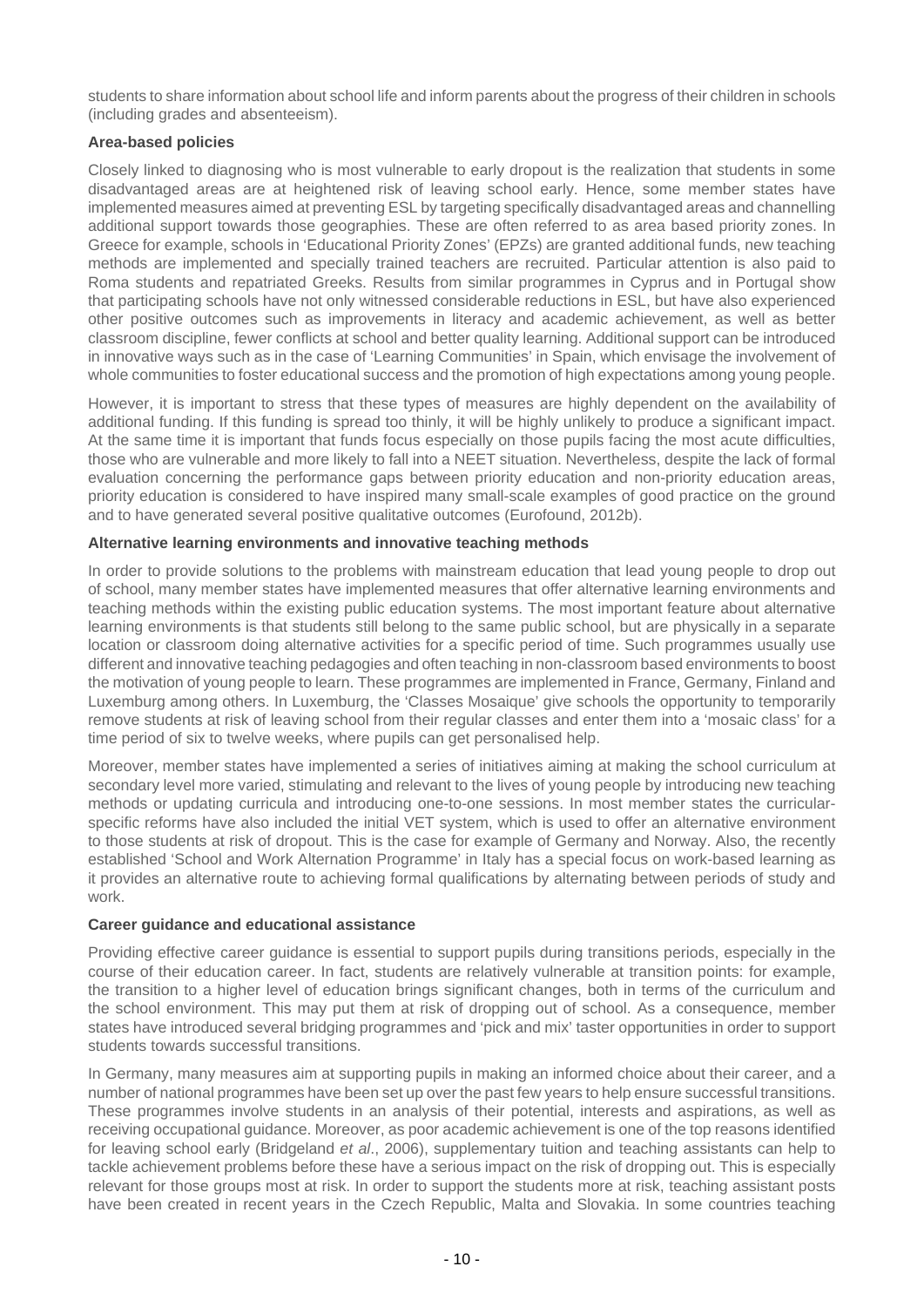assistants have been employed in schools with a high numbers of students from disadvantaged backgrounds (Czech Republic), while in others they may provide specific support to children from migrant backgrounds or to Roma children (Slovakia), as well as focus their support on pupils with special educational needs (Malta).

### **Financial incentives and parental engagement**

In countries where early school leaving is mostly associated with household poverty and many children drop out of school due to financial difficulties, financial support mechanisms are introduced in the form of subsidies (e.g. subsidised study books in Poland), free school meals, allowances and scholarships (e.g. Italy, Poland, Portugal, Slovakia). In some countries school meals and books have been free of charge for a long time, either for compulsory school-aged pupils or pupils in primary schools. In others this is a newer approach (e.g. Bulgaria and Romania) and some countries have recently made free school meals available for children from disadvantaged backgrounds (e.g. Slovakia). In some countries financial support for children and their families is used as an incentive for continued school attendance. For example, a, the 'Free School Meals and Books' scheme in Slovakia is tied to children's attendance in school.

Conversely, other initiatives provide disincentives for children to drop out of school. For example, the Czech Republic introduced in 2005 that early school leavers risk losing their access to unemployment benefits, which resulted in reducing early dropouts. Other initiatives may provide disincentives for those parents whose children play truant or drop out of school.

For example, Hungary introduced a measure in 2010 where families with children may lose some of the state assistance if their children of compulsory school age do not attend school. Similarly, in Greece sanctions can be imposed on parents and guardians who fail to enrol their children in school and do not make sure they attend school regularly. In the Netherlands, instead, it is the schools that are targeted with financial incentives to reduce the number of school dropouts. Furthermore, some member states seek to strengthen communication between schools and parents by greater parental involvement. For example, in Luxemburg the national early school leaving policy recognises the importance of including parents in its early school leaving policy problems.

## **Strengths and weaknesses of policies aimed at preventing early school leavers**

What all policies implemented have in common is that they try to keep young people in the education system by identifying and tackling their problem with mainstream education. They do so by offering additional support to stay in mainstream education, such as guidance or educational assistance or provide alternative learning environments. Some countries have also introduced financial incentives to stay on in school and aim for greater parental engagement.

The general strength of these measures is twofold: firstly, they take a preventative approach to the NEET problem. By doing so they tackle the issue at a very early stage in a young person's life before cumulative disadvantage can influence that person's life. They are therefore typically more cost effective in preventing social exclusion than reactive measures at a later stage in a young person's life (Eurofound, 2012b). Secondly, by addressing the young people's problem with mainstream education, these policies approach the fundamental issues that underlie early school leaving. In this way, they do not try to provide a quick fix, but acknowledge that non-mainstream ways of learning might be more appropriate for some. The table below elaborates the strengths and weaknesses of different types of policy in this category.

However, the way policies to prevent early school leaving are designed can also have some obvious weaknesses. Especially area-based policies may bear the risk that support is too thinly spread and overlook those groups that are at specific risk. It is questionable if the financial support from area-based policies is enough to eliminate the cumulative disadvantages of certain areas and more importantly if the additional support benefits those most in need within the targeted areas. Additionally, those receiving customised support might become accustomed to non-mainstream education with subsequent difficulties for reintegration. Consequently, the difference between those with special support needs and those attending mainstream education further deepens.

Finally, making these alternative learning forms acceptable to young people, parents and employers can be a mayor challenge. Without a change in thinking and the acknowledgement that education can be delivered in many ways, the "value" of such measures can be limited. If projects remain niche projects and participation becomes stigmatized, disadvantage might cumulate rather than resolve itself.

**Type of policy Strengths of such policies Weakness of such policies**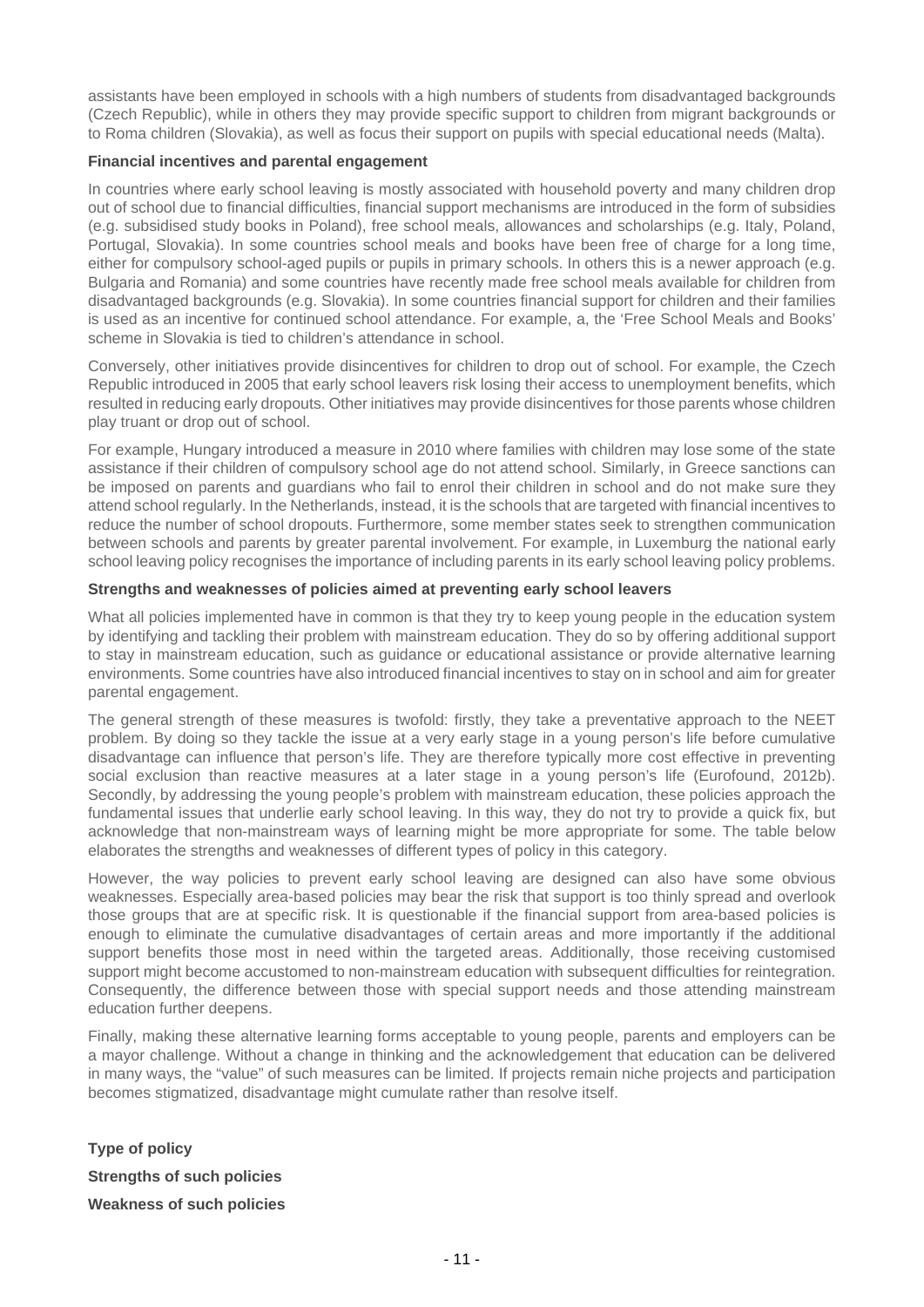Diagnostic measures and parental involvement

Provide information on how many students drop out and why and identify those at risk of doing so, while informing and involving parents.

These measures rely on improved and extensive administrative capacities.

Area-based policies

Acknowledge that some areas are subject to multiple disadvantages; target additional funding or more human resources to deal with the specific problem of youth exclusion: policies are focused on the 'right target group'.

Funding can be too thinly spread to have a significant impact.

Despite focusing on the right target group or target schools, measures may not always reach the students most in need.

Alternative Learning Environments

Address the issues from a long-term perspective.

Can help to address the characteristics of mainstream education, which were 'turning off' young people.

Foster the motivation to learn of young people at risk of ESL

Can be costly and require significant cultural change/investment in training of staff involved in delivery.

New qualifications may not be understood/recognised/valued by young people, their parents, and employers, without significant efforts to build up reputation/'brand'

Career and educational guidance

Address a vulnerable point in young people's lives that had been somewhat 'ignored' by public policies in the past.

Young people may become accustomed to the tailored, intensive support they receive through these measures.

Financial support mechanisms, incentives and disincentives

Recognise that many children may drop out due to household poverty and financial difficulties. Financial support is used as an incentive for continued school attendance.

They rely on available funding. Furthermore these measures may not reach the most disadvantaged pupils.

Figure 4 – Strengths and weaknesses of policies aimed at preventing early school leavers

#### **Reintegrating Early School Leavers**

Even when there are policies in place to prevent early school leaving, there will always be young people that fall through the precautionary net. Some students may not have profited from the preventive measures described earlier, while others may have needs that are too complex to be addressed in the standard education environment. This can be highly problematic since these young people lack the basic qualifications that are needed in the labour market that will require even higher skills in the future. For this reason, the reintegration of early school leavers is seen as an essential part to combat dropout rates and reach the outlined Europe 2020 headline target. Dropping out of school does not have to be a definite dead end on the pathway to employment. Many policies implemented at member-state level aim to offer early school leavers a second chance and bring them back into the education system in order to acquire the skills and qualifications for sustainable employment in the future.

#### **Overview of the policy measures for reintegrating ESL**

The reasons for dropping out of school are varied and different sub-groups will need different policy responses. Therefore, reintegration measures tend to offer flexible instead of rigid pathways and are usually tailored according to the needs of the participants. For those who simply need a second chance to acquire formal qualification, these policies offer alternatives to mainstream education. Those with greater support needs and complex personal issues often receive holistic counselling services and support by a broad range of specialists, facilitating the reintegration. By offering the opportunity to gain soft skills, such reintegration measures are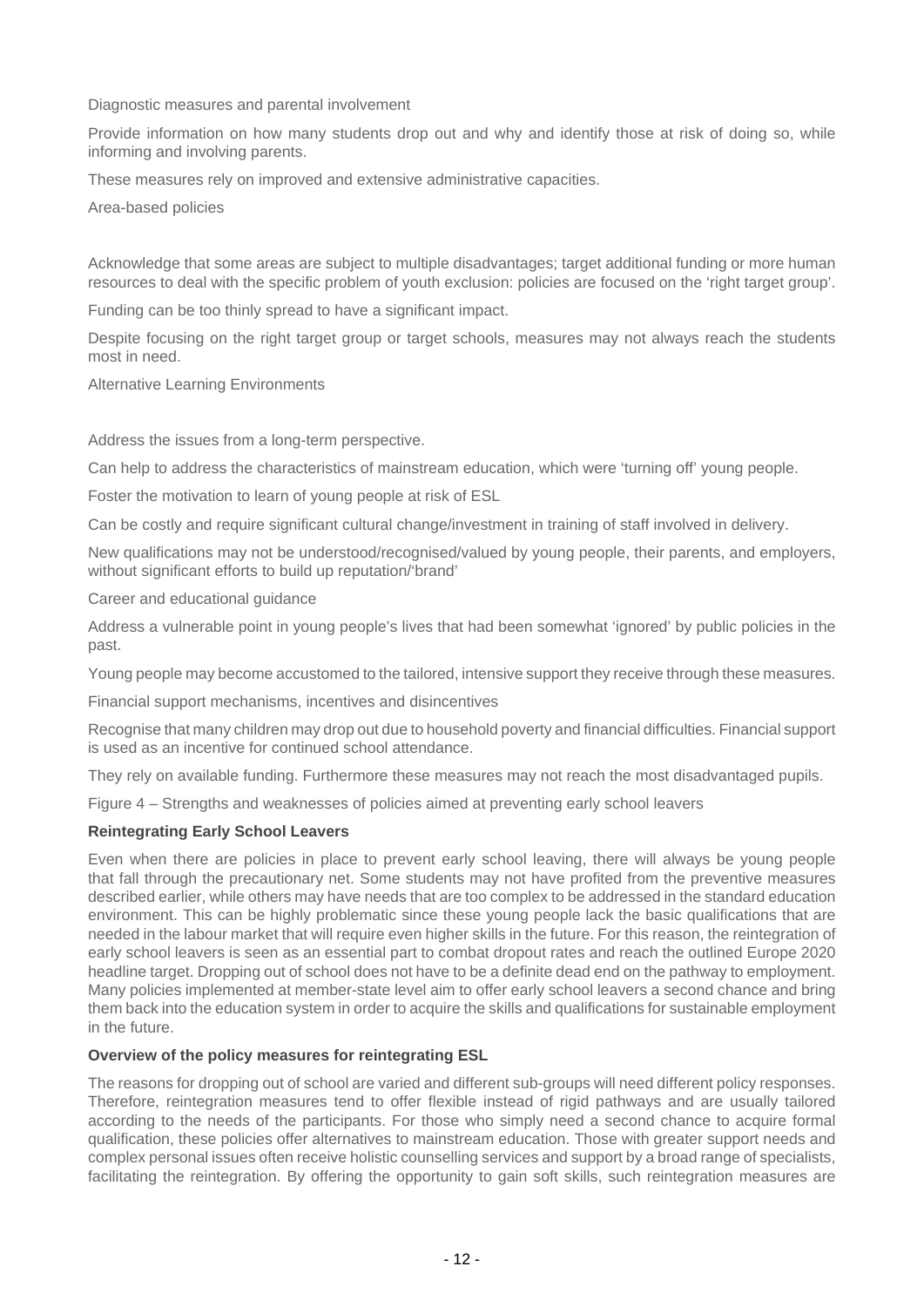specifically addressed to young people with more complex needs and issues of self-esteem, confidence and personal development amongst others (Eurofound, 2012a).

## **Tracking/Catching up services**

Before young dropouts can be included in programmes, they have to be identified and contacted. Countries such as Denmark, Finland, Luxembourg, the Netherlands, Norway and the UK have introduced tracking or "catch up" services to identify, support and monitor inactive youth. For example, in the Netherlands, the Regional Registration and Coordination Institutes monitor and keep records of young people who do not have basic qualifications and ensure that those who are inactive are contacted and supported in their efforts to find a training place or a job. In Luxemburg the Ministry of Education has collected a record of the status of every single early school leaver on a monthly basis since 2003. In other member states, regulations concerning access to personal data prevent the implementation of such approaches.

## **Second chance opportunities and alternative teaching formats**

Once early-school leavers have been identified, many policies offer non-mainstream ways of acquiring formal qualifications, for example by providing second chance opportunities or creating a more motivating learning environment, which tends to be practically oriented and includes elements of non-formal learning. Second chance opportunities can take many forms: Sweden has put in place a formal and non-formal adult education opportunities scheme, ensuring that there are enough places for young school dropouts. In Belgium and Germany students can take a secondary-level exam without having completed the associated studies. Evening schools exist in Cyprus, Latvia and Romania, while distance learning opportunities are provided in Hungary. Finally, a mobile education system in Portugal aims to support early school leavers from the *traveller* community.

Furthermore, some of the main second chance opportunities in Cyprus, Portugal and Spain are vocationally oriented. In Spain, new 'Initial Vocational Qualification Programmes' (Programas de Cualificación Profesional Inicial, PCPI) are intended to be an option for young people aged 16 and over who left school early. They provide the opportunity to enrol in training courses to gain a professional skills diploma or a compulsory secondary education qualification, while allowing enrolment in a regular VET course later. During the economic downturn in Estonia, greater emphasis was put on the need to increase the qualification levels of young people who left their VET studies before completing the course. Consequently, new VET study places for former dropouts have been created and a media campaign to inform unemployed young people about the opportunity has been launched.

Another different form of second-chance opportunities is the validation of informal skills. Many young people have acquired useful skills and competences outside the classroom. Validating these non-formally acquired skills is seen as an opportunity to reintegrate early school leavers in Estonia, Latvia and Romania. For example, in Estonia, the 'Accreditation of Prior and Experiential Learning' programme offers a process where a person can take their study and work experience and convert it into study results (credits) when continuing or entering education. Moreover, since many dropouts have problems with mainstream schooling, teaching formats and alternative approaches to learning are provided in line with their specific situation and needs. The 'Springboard**'** pilot programme in Hungary aims to create a motivating learning environment and to fill any skills gaps that may hinder students' performance when they re-enter vocational school.

#### **Measures addressing more complex personal issues**

Some young dropouts will need greater support than the sole provision of a second-chance opportunity. A 'whole-child', holistic approach to reintegration is suited for those young people with the most complex personal or social issues: it aims to identify and address the full range of barriers and issues the young person is facing. Reintegration measures under this category rely on an intense level of support offered by a range of professionals from education, social and health sectors. They also tend to start from the 'basics' such as helping young people rediscover an interest in learning and to learn how to live a structured life with boundaries.

Examples of such measures can be found in France (Établissements de réinsertion scolaire), Finland (Youth Workshops), Ireland (Youthreach), Lithuania (Youth schools), Luxembourg (L'École de la deuxième chance), Malta (REACH School Drop Outs Project), Poland (Voluntary Labour Corps), Romania (Second Chance programme), Slovenia (PLYA), and in the UK. These types of reintegration programmes are usually built around a concept of small learning communities with more individualised attention than the teachers in mainstream schools could grant to individual students.

#### **Financial incentives**

Financial incentives to encourage re-engagement of early school leavers were identified in Italy, Malta, Sweden and UK. In Sweden, for instance, from 2011 to 2013 unemployed young people aged 20-24 who did not have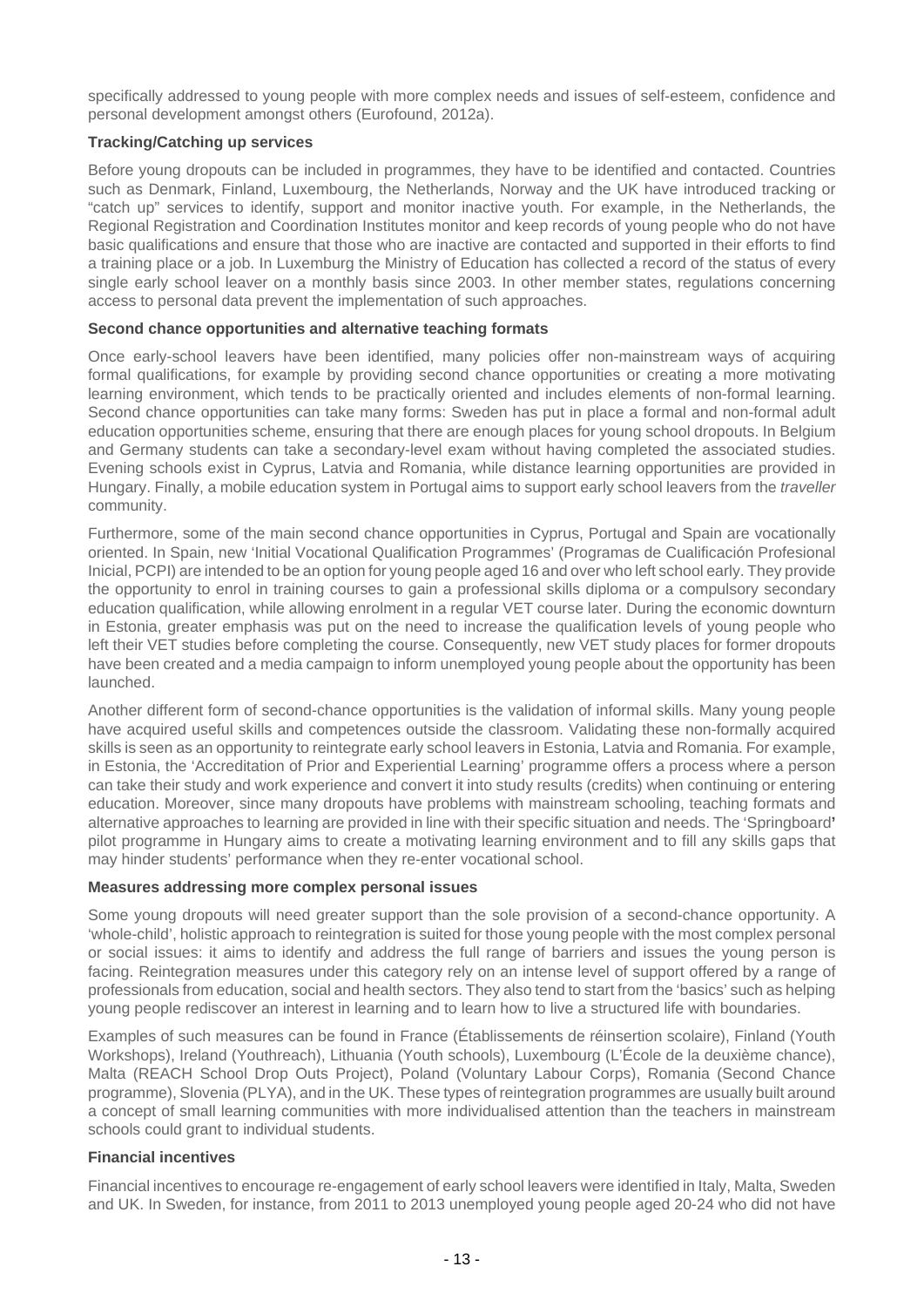an upper secondary level qualification received a higher than normal level of student aid to enable them to finish their formal qualifications. In the UK, the 'Activity Allowance Pilot' project was run in 8 areas between 2006 and 2011, offering an allowance of GBP 30 per week to NEETs (16-17 yrs old) in exchange for agreeing to and participating in a personalised plan to re-engage in learning.

#### **Strengths and weaknesses of policies aimed at reintegrating early school leavers**

Even where preventive measures are in place, there will always be some young people who drop out of education early. These early school leavers are at a disadvantage in the labour market due to their lack of formal qualifications. Initiatives to reintegrate young people into education or training have here been broadly grouped in two categories: those policies that provide young people with a second or alternative chance to acquire a qualification and those policies that address young people with greater need for support. Some countries also offer financial incentives to reintegrate early school leavers.

Similar to policies preventing early school leaving, policies to reintegrate young dropouts by providing alternative learning environments show some obvious advantages. They revitalize the interest of young people in education, for example by providing a more practically oriented curriculum with hands-on experience or by reducing class size. Equally, holistic programmes for those with greater needs profit from being able to offer personalized social and pedagogical support. Their strength is to offer targeted guidance for those with greater distance from the labour market and multiple disadvantages or barriers to social integration.

Nevertheless, policies to reintegrate ESL can have similar weaknesses as the preventive measures. It is important to decrease the stigma attached to attending such programmes and ensure that these alternative pathways to employment are valued and recognized by employers. Therefore close cooperation with employers and their representatives concerning programme design is desirable. Additionally, holistic programmes targeting the full range of issues faced by young dropouts can be costly and may lead to soft quantifiable outcomes rather than hard ones. Furthermore, the young participants may become accustomed to such measures and special treatment, which is why a strong focus should be put on encouraging self-responsibility and emphasizing long-term developments.

#### **Type of policy**

#### **Strengths of such policies**

#### **Weakness of such policies**

Tracking/Catching up services

Track ESL in order to especially support them when the risk of social exclusion increases.

Additional administrative capacity may not be available in the most disadvantaged areas.

Alternative learning environments/Alternative qualifications

Revitalise the interest of learners who have rejected formal education.

Qualifications obtained *may* not always be valued or recognised by employers.

Holistic programmes

Seek to address the root causes and the broad range of personal and educational challenges young people face.

Can help prevent social exclusion (and associated costs).

Long-term action and results.

Can be more costly, even though the costs are often thought to be outweighed by the potential costs of 'nonaction'.

Harder to measure the results/outcomes/impact.

Financial incentives

Can reengage early school leavers, when money is an issue.

Can be more costly.

Figure 5 – Strengths and weaknesses of policies aimed at reintegrating early school leavers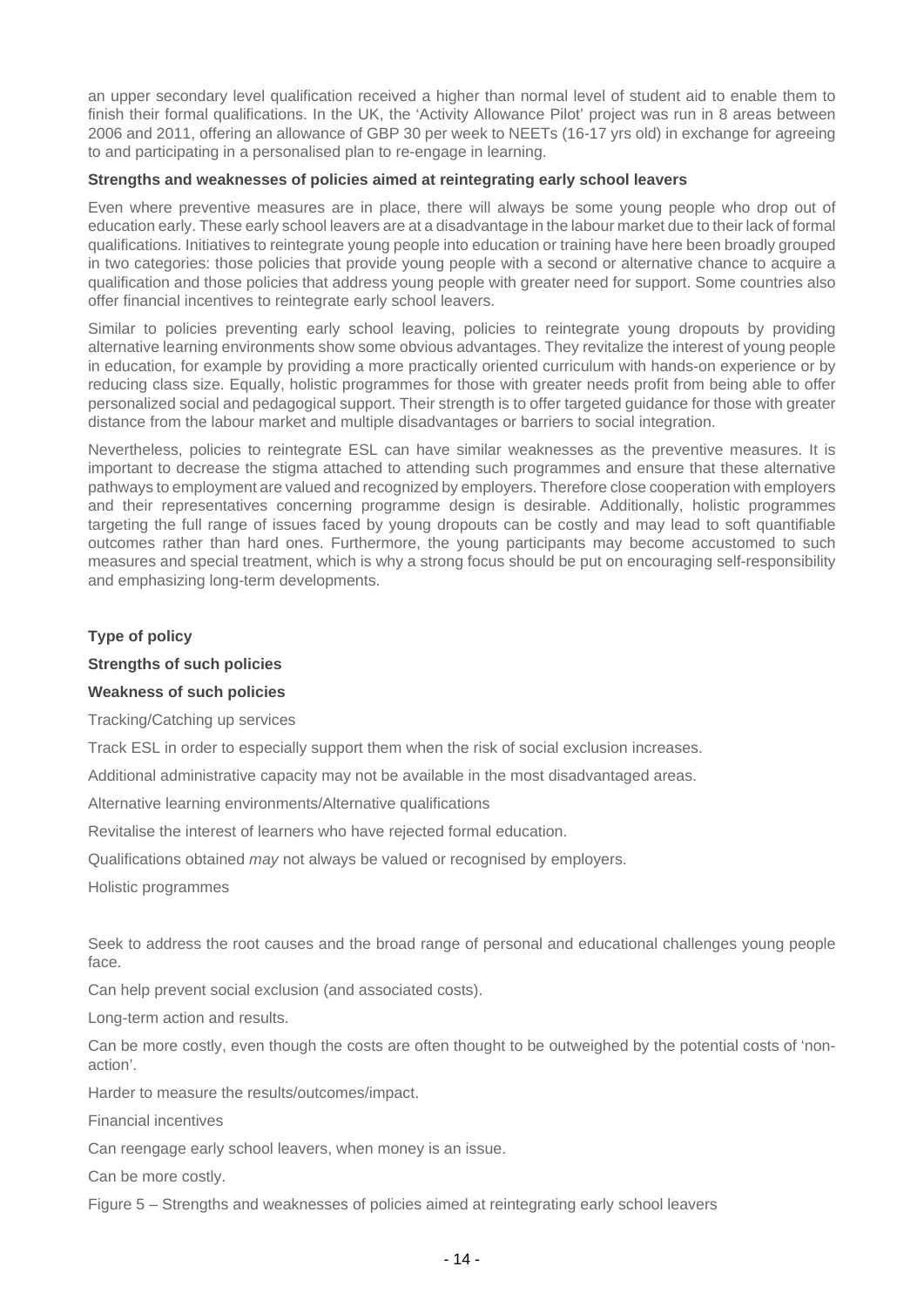# **Supporting school-to-work transitions**

It is a good thing when many young people complete their pathway through education with formal qualifications. Unfortunately, in today's labour markets even for those who have successfully completed their education, the transition between school and work is not always smooth or easy. A first job, which is such an important stepping stone in a young person's working life, may be very difficult to find. There are numerous factors that may make transitions difficult: sometimes young people have not yet decided on their career or they may lack work experience and/or display a low level of qualification (Eurofound, 2012a). Other times there can be a mismatch between their skills and those sought by employers. Although it is normal to take some transition time between education and one's first "post-education" job, if such a period is too stretched out and protracted it can have a long-term negative impact on an individual's future career. Some young people may then be in danger of getting lost in transition with the risk of having permanent scars regarding their future labour market outcomes.

#### **Overview of the policy measures supporting school-to-work transitions**

Member states have implemented a number of policies to keep this transition phase as short as possible and limit the danger of the 'scarring' effects of a protracted disengagement from the labour market. There are four major types of policies that intervene at this stage of the pathway to employment: the first category of policies identified under this heading incorporates those which aim at shortening the transition phase by improving public services available for young job seekers. They aim at simplifying service delivery, e.g. through the set-up of one-stop-shops for young job seekers, or guarantee a job/study placement or other activation measures within a shortened time period. The second category includes policies aimed at offering information and guidance to young people in order to make informed career choices. The third category includes policies that provide young people with work-experience opportunities and skill development to smooth the transition between education and the "first job". Finally, the fourth category includes policies that aim at fostering selfemployment among young people by providing training or seed/start-up funding in order to support young people in their entrepreneurial dream.

## **Improving service delivery**

An important measure to simplify the provision of services to youth is the establishment of one-stop-shop services, which address the diverse needs of young people in a single agency. Such centralised provision is for example implemented in the pilot 'Navigator Centres' (Sweden) which focus on the 'hardest to reach' young people. In Austria, 'Project Future Youth' (Aktion Zukunft Jugend) could also be categorised as a youth guarantee as it aims to decrease unemployment among 19-24-year-olds by providing every person of that age group who has registered with the PES with a qualification measure or employment within six months of registering.

### **Provision of information, guidance and counselling**

Career counselling helps young people to better understand their expectations and options in the labour market and to match job-search efforts with available vacancies. It enables them to find out about study opportunities and it gives them better knowledge about the job-seeking process, as it can provide advice on how to behave in interviews or how to write CVs and motivational letters. Some of these guidance and counselling services are offered within the school environment. In Portugal, guidance provided within schools is intended to accompany the student along his/her school journey, providing support in the identification of interests and skills, intervening in case of difficulties, facilitating the development of the young person's personal identity and helping him/her to build a life project. However, the provision of information, advice and guidance does not necessarily have to be carried out by schools. In Luxembourg for example, there are several measures undertaken mainly by the public employment service and the 'Local Action for Young People' (Action Locale pour Jeunes). This aims to motivate all students to begin planning their professional development well before they leave school and to introduce them to possibilities as well as practicalities of their future professional lives.

Job-search assistance is the focus of measures in Bulgaria, the Czech Republic, Ireland, Latvia and Sweden, among others. This type of support can be offered in person or by electronic means. The Irish state training and employment agency (FÁS) provides guidance and resources for jobseekers, with access to job vacancies, online CV profiling for employers from all over Europe, and CV-to-job matching. The provision of information and advice can also take place via websites and web-based tools, which is an effective way of bringing together a wide variety of information and reaching out to large numbers of young people at low cost. An example is the Latvian education and career portal www.prakse.lv, which brings together young people, employers and education institutions.

Finally, other preparatory-type measures bring school pupils together with potential employers. In Estonia, Greece, Lithuania and Slovenia career days and employment fairs are considered particularly important to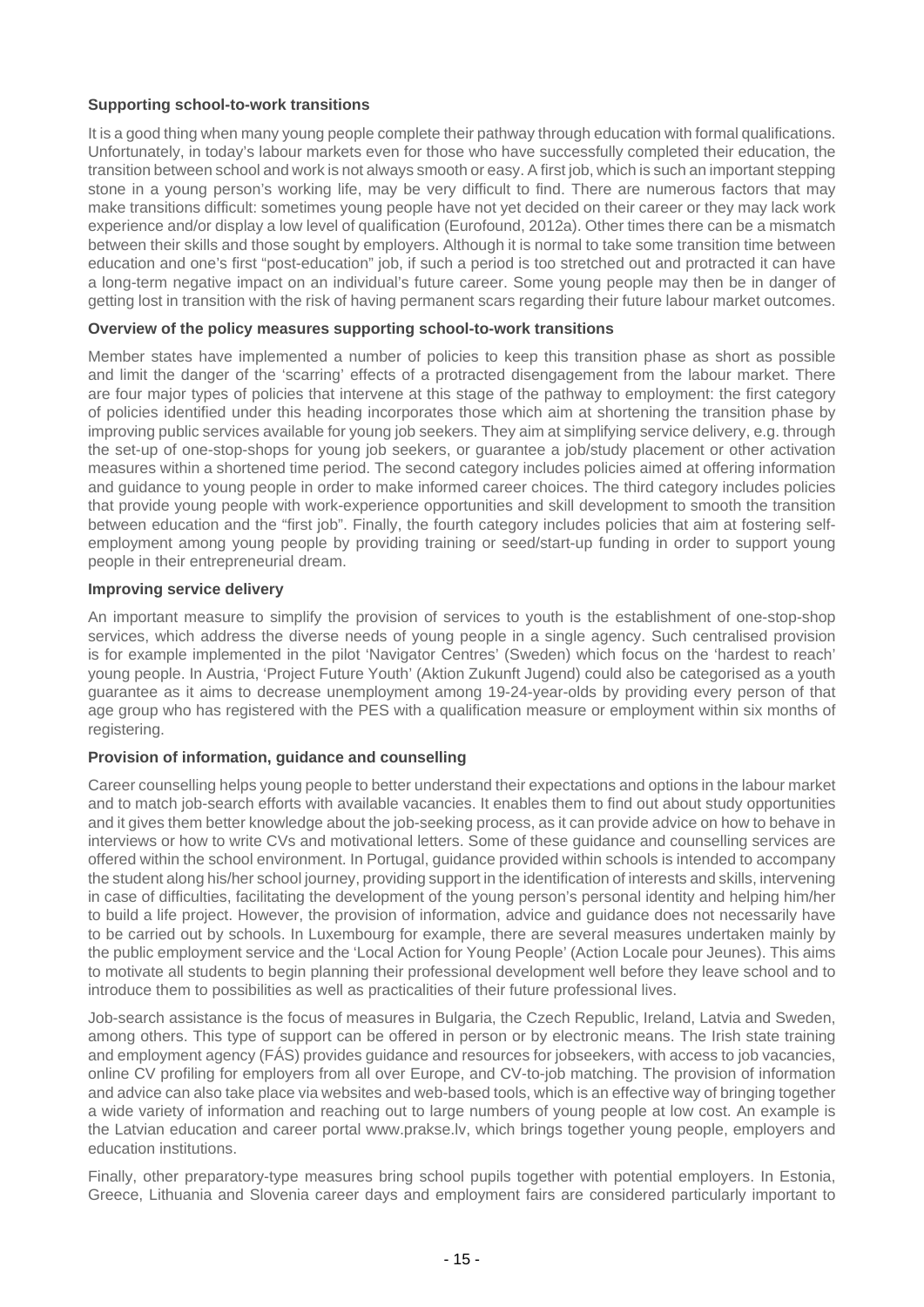provide pupils with information on the different opportunities in the labour market and thereby help them make a more informed decision regarding their future. In Austria, rather than holding events within schools, an alternative approach is to hold 'job-practical days**'** during which young people are given the opportunity to visit companies providing apprenticeship opportunities or vocational and higher schools.

## **Work-experience opportunities and skills development**

Another type of measure that can help young people make decisions about their future career and develop useful skills for the labour market is the provision of work experience opportunities. These measures give students an insight into working life and enable them to learn by doing. Fundamentally, these measures provide young people with practical experience. In the Netherlands, 'learn-work jobs' are offered by recognised 'learning companies' where young people can gain experience while receiving a salary. The programme is administered via a website (www.stagemarkt.nl) where learning companies need to have a clear profile, so students can consciously choose the job that fits their needs. In this way vacancies are also filled more quickly.

Some countries aim to tackle the very core of the problem of school-to-work transitions by identifying and addressing other reasons why employers do not recruit young people who have recently completed their educational trajectories. This approach seems to be more common among Eastern European countries. For example, in Poland and Estonia the approach taken is to improve the provision of vocational training. In Romania, the 'Transition from School to Active Life' scheme aims to increase the employability of individuals while they are still in VET by supporting them to develop practical skills and work habits. Moreover, some measures focus on ensuring that the skills and competences young people develop, and the information and guidance they receive, actively help them towards employment in sectors where there is a demand for workers. For example in the Netherlands, the 'XXL Jobs' initiative offers young people jobs in sectors where the departure of older people will lead to a shortage of skills and knowledge. The aim is for older employees to transfer their skills to the young people and for the young people to receive strong guidance in their transition to the labour market.

# **Entrepreneurship support**

Finally, some countries (e.g. Bulgaria, Cyprus, Greece, Italy, Romania, Slovenia, Spain and Slovakia) have introduced specific measures to promote youth entrepreneurship and self-employment. Young people willing to set up their own businesses are provided with special services in order to promote alternative routes into the labour market. For example, in Greece special 'youth entrepreneurship support structures' have been established to provide consultancy services to young people interested in entrepreneurship and in setting up their own business, where they can also avail themselves of counselling provided by a network of collaborating professionals. In Cyprus and Slovakia young people are offered grants to promote their integration in the labour market through entrepreneurship.

#### **Strengths and weaknesses of policies aimed at supporting school-to-work transitions**

There are a wide number of policies supporting the school-to-work transition of young people. Most policies either aim to keep the transition phase short by improving public services for young job seekers, providing information and guidance to young people in order to make informed career choices or smoothing the transition through the provision of work experience opportunities. The main strength of such measures is that they help to shorten the time spent outside the labour market and therewith reduce the risk of 'scarring effects' or 'wage penalties'. Programmes that provide information, advice and guidance are good to enable young people to make informed career choices and often encourage them to plan their career from very early on. Specialised job-seeking assistance services can be especially useful for young people who don't know how to tackle the next step of getting their 'first job'. Equally, work-experience opportunities can be an important way to find out what career a young person wants to pursue.

All these policies risk being more appropriate for those who are ready to work. They could be described as aiming to reduce inefficiencies in terms of matching employees with employers. Those who might easily be overlooked in the process are those groups termed 'hard-to-reach'. Moreover, the success of such initiatives may often depend on other public policies in place and on the macroeconomic situation. Specific criticism has also been raised by social partners pledging for even shorter waiting periods and faster processes – in the case of youth guarantees, for example. An important criticism of such measures may be that they tempt public employment services to provide quick fixes rather than long-term solutions. Rather than encouraging the transition to the 'right place', they might enforce the transition 'somewhere'. Greater emphasis should be put on up-skilling and training rather than providing young people with any job, which might be of little advantage for their long-term development.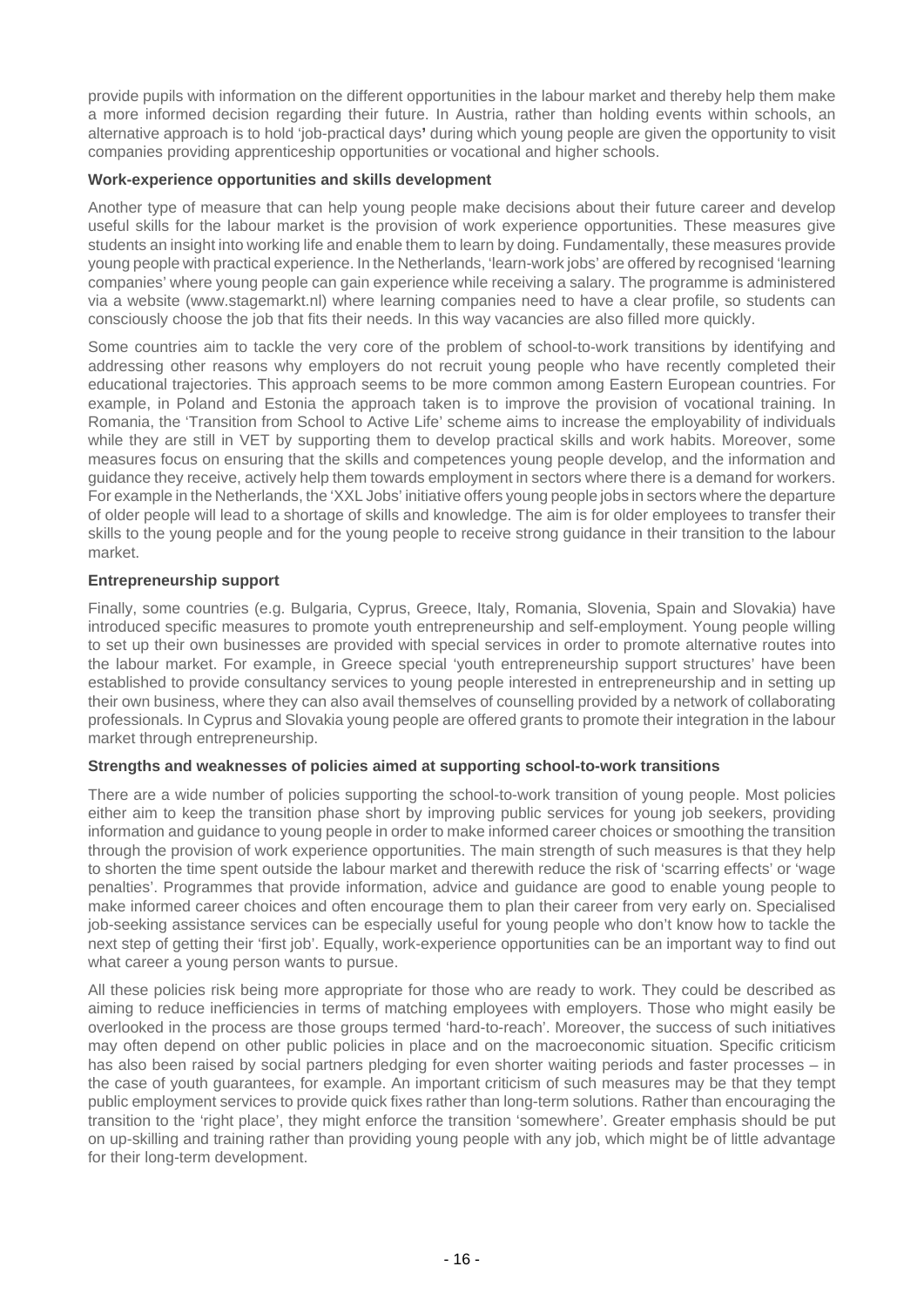# **Type of policy Strengths of such policies in Europe**

# **Weakness of such policies in Europe**

Improving service delivery and youth guarantees

'Force' PES to focus on young people.

Provide a one-stop-shop and bundle different agencies relevant to the needs of young people.

Encourage immediate action to address youth unemployment, before disengagement 'sets in'.

Avoid long-term consequences or 'scarring' effects of youth unemployment.

Particularly effective for young people who are work-ready.

Money not always attached to youth guarantees, thus impact can be minimal (significant variation across countries).

Success of PES depends quite strongly on other public policies (e.g. availability of student places) and broader labour market situation in the country.

Social partners think that even the new shorter waiting periods are too long – PES should have an obligation to help a young jobseeker as soon as s/he is registered.

Less effective for hard-to-reach groups, who may require cooperation between social and health services.

Short-term solution: does not solve structural problems.

Information, advice and guidance

Enable young people to plan their careers from the outset and make informed career choices, therewith reducing later dropouts and dissatisfaction.

May go beyond career issues to look at personal and social barriers to participation.

Can bring together employers and young people.

Provisions can be too thinly spread (not available to all young people, especially during an economic downturn).

Only appropriate for those who are most work-ready.

Providing work experience and skills development

Smooth the transition between education and employment.

Enable young people to make more informed choices about their future career by providing them with handson experience.

Equipping young people with practical skills relevant to future employment.

Can often give only a short glimpse of the world of 'real work'.

May lead to adverse effects with employers relying on cheap labour rather than hiring people for more permanent positions.

Promoting alternative routes to the labour market, also fostering youth entrepreneurship and self-employment

Provide young people with a 'foothold' on the labour market and with valuable work experience.

Can be relatively low cost.

Success depends quite strongly on other public policies (e.g. additional support/training offer) and/or the broader labour market situation in the country (e.g. whether employers are able to offer jobs/whether the business environment is favourable).

Figure 6 – Strengths and weaknesses of policies aimed at supporting school-to-work transitions

#### **Fostering employability of young people**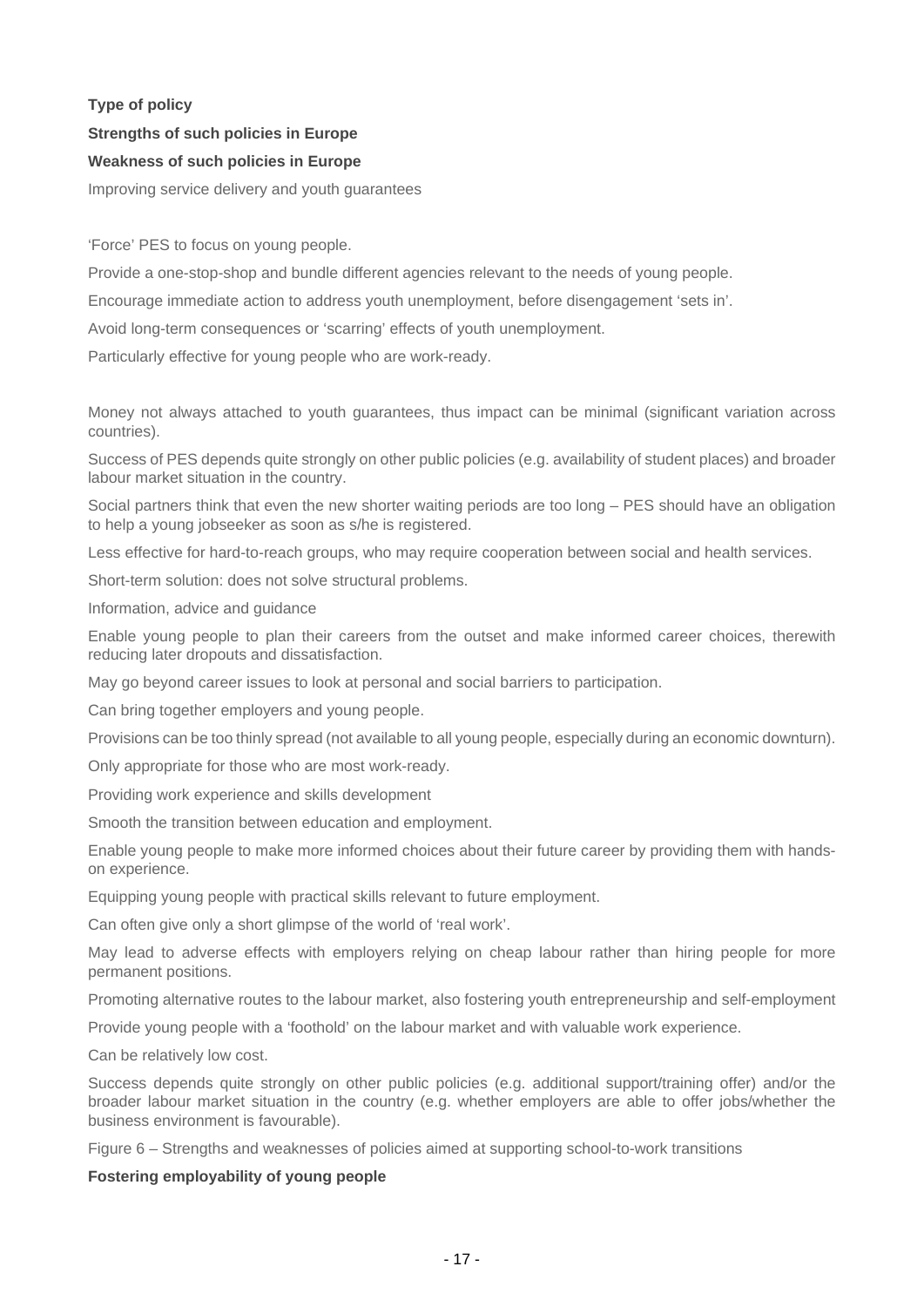Closely linked to the previously presented measures, which smooth the transition from education to employment, are measures aiming to foster the employability of young people. Sometimes it is not lack of information or guidance that prevents one from making informed career decisions, but rather, the lack of qualities, attitudes, skills or competences important to the employer which prohibit young people from finding employment (Eurofound 2012b). Employers frequently state their problems in filling vacancies due to the lack of skilled workers because of skill mismatches. These skills can be either formal skills relevant to the attempted profession or more general basic and soft skills.

## **Overview of the policy measures fostering employability**

For those cases in which young people have problems finding employment due to the absence of such skills, member states have developed a number of policies to help them develop these capabilities. Most policies identified aim to improve employability in specified training programs: this can be vocational training, work experience gained during internships or specific skills acquired through dedicated training courses. Emphasis is also placed on providing skills which are required in the current labour market and recognised by employers in a way which combines classroom-based education with 'real life' work experience, since a common critique of traditional forms of education is that they do not necessarily equip young people with the skills sought after in the labour markets.

# **Apprenticeships and vocational trainings**

Apprenticeships and other dual education training schemes appear to be an efficient tool to foster employability as they successfully equip young people with relevant work experience and specialised skills in high demand by the labour market. This is especially valuable as lack of work experience and practical knowledge often hinders young people in finding their first employment after education. Indeed, apprenticeship schemes have proved to be an extremely successful measure to smooth the transition into work for young people. During the crisis, the so-called 'apprenticeship countries' (Austria and Germany) managed to keep their youth unemployment down (OECD, 2010) and several European member states have recently implemented or strengthened their apprenticeship programmes. In Germany, a successful apprenticeship system has been in place for decades and is continuously adjusted in order to respond to the latest labour market developments. In Italy, a new scheme of 'Higher-level Apprenticeships' was introduced in 2003. The scheme links apprenticeships to the educational system, enabling young people (aged 18-29) to gain higher-level qualifications (upper secondary and tertiary education) by combining training and paid employment. Moreover, the apprenticeship contract is a paid labour contract, and apprentices enjoy the protection afforded by normal contracts, such as pension contributions, holidays and social assistance.

Apart from representing an opportunity to take one's first steps in the labour market and acquire relevant working experience, many initiatives promoting youth employability focus on the acquisition of those skills most sought after by employers. In Ireland, for example, the 'Vocational Training Opportunities Scheme' works with the long-term unemployed and aims to prepare them for employment or other learning opportunities leading to paid employment. As one of the target groups of this provision is the low-skilled youth aged over 21, the scheme helps participants improve their general level of education, gain certifications and develop their skills. They also prepare for employment, self-employment and further education and training through a range of educationled, vocationally-oriented and progression-focused second-chance learning opportunities. The courses are fulltime and range from basic education and training to more advanced vocational training.

#### **Training courses**

Training courses can equally help young people improve their employability – even if they are provided for a shorter timeframe. Many of these training courses have a practical or vocational focus, or they prioritise the crosscutting skills valued by employers. In Malta for example, short courses and training programmes are offered as part of the 'I CAN Employability Programme'.

In addition to proving relevant content, it is important for these training schemes to provide flexible solutions both in terms of practical aspects such as the timing and location of the training and the mode of delivery. For example, breaking a course down into smaller units or modules can present a more flexible opportunity for early school leavers, who may only need to fill in certain knowledge gaps rather than taking a full course. This approach is used in Germany, which introduced training modules in the vocational training context. Some countries offer financial support to individuals wishing to undertake training. In Italy, for example, some of the regions allocate individual funds called 'endowments' as an incentive to training. Beneficiaries can use these funds only if they undergo reintegration programmes, which are managed and designed by acknowledged institutions.

#### **Internships**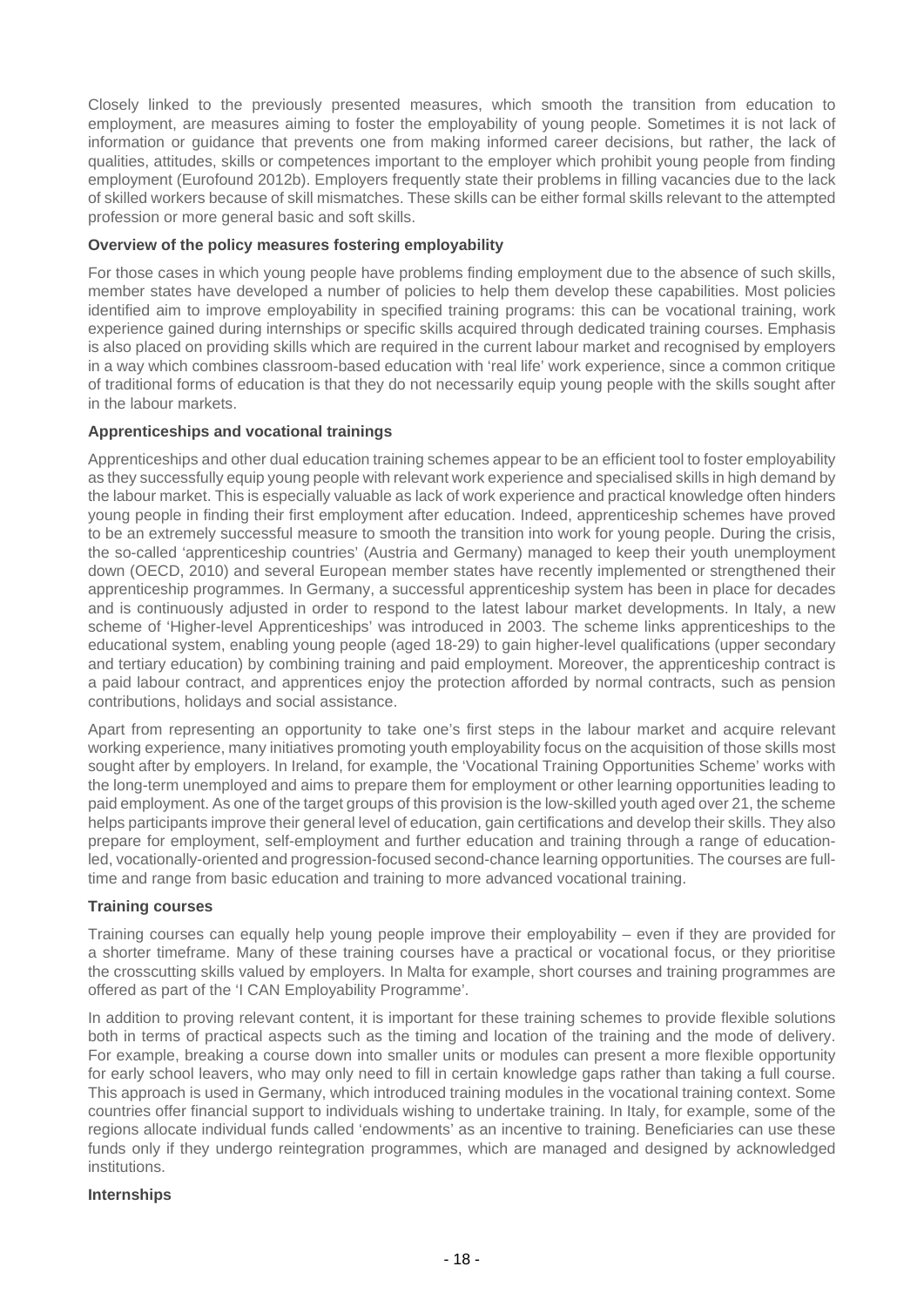Internships are a good opportunity for young people to improve their employability. In fact, when properly designed and used, such placements can give young people the chance to develop practical skills and to become accustomed to the work environment, as well as to gain valuable experience in their chosen career. Several countries have recognised this and have developed recent initiatives focusing on internships. In Denmark, for example, it was recognised that the number of available places had fallen since the economic downturn and additional funding was allocated to maintain and create internship places. Some internship initiatives are specifically designed for those with tertiary education and promote employability via a partnership with private companies as well as NGOs. In Sweden, the 'Young Potentials Programme (YPP)' is a collaboration between some of Sweden's largest companies and the Swedish Public Employment Service and offers 1,000 academics aged 25-29 internships lasting three to six months in companies such as IKEA or Telia Sonera, followed by one month of work experience in an NGO.

Despite internships having the great potential of providing valuable work experience, it is important to acknowledge that there are also risks associated with them. In France, for example, there is growing concern for the so-called 'internship generation' of young people who have completed several internships and cannot find their way into paid employment. The risk associated with internships is that employers can use them to replace a paid, possibly permanent position and thus reduce the number of paid opportunities available to other jobseekers on the labour market. This is of particular concern for young people who do not have the financial means to take on unpaid placements and are in need of paid work opportunities. Therefore, it is also important that any work experience or internship measures are well structured and monitored, to ensure that young people are able to achieve the intended learning outcomes. Despite these risks, well-organised internships enable young people to gain valuable experience in their chosen career.

#### **Strengths and weaknesses of policies aimed at supporting employability of youth**

Skill mismatches, a lack of 'transversal' competences or a lack of work experience can hinder the capability of youth to find adequate, stable employment. Measures to foster employability are designed to support young people to improve their employability, either by acquiring specific vocational skills through work-based learning, or by improving their general level of education and skills in preparation for employment.

Vocational training, work-based training programmes and internships have the benefit of equipping young people with a skillset that is relevant to employers and therefore address skill mismatch issues. Additionally, they provide young people with work experience, which decreases their labour market disadvantage in comparison to older workers. Especially successful vocational training programmes offer a combination of theoretical and practical learning. While some countries display a strong system of apprenticeships, which is often linked to the low level of youth unemployment, others still need to see a cultural shift towards such best practice models. It is especially important to make vocational training accessible to those with personal, social or learning difficulties.

A weakness of work-based learning programmes is that they can be more costly than school-based learning. They require the "buy in" of employers and employer organisations, which might be especially difficult given the costs attached to them. However, it is crucial that such policies are provided and supported by employers. Moreover, vocational training programmes are only suitable for those with a reasonable level of education and motivation and might be less suited to those with complex needs or with a longer distance from the pathway to employment.

Training in basic skills or programmes to reach formal qualifications can often offer an important element to increase young people's chances in the labour market by increasing their self-confidence and providing them with a second chance on the pathway to employment. It should be emphasized, however, that longer training programmes are proven to have more positive effects on employment than shorter ones. Finally, although internships can provide valuable work experience, they pose a risk of creating an 'internship generation' participating in successive internships without using them as a stepping-stone for more permanent employment. They should therefore be regulated and monitored to assure positive learning outcomes.

**Type of policy Strengths of such policies Weakness of such policies**

Work-based learning/vocational training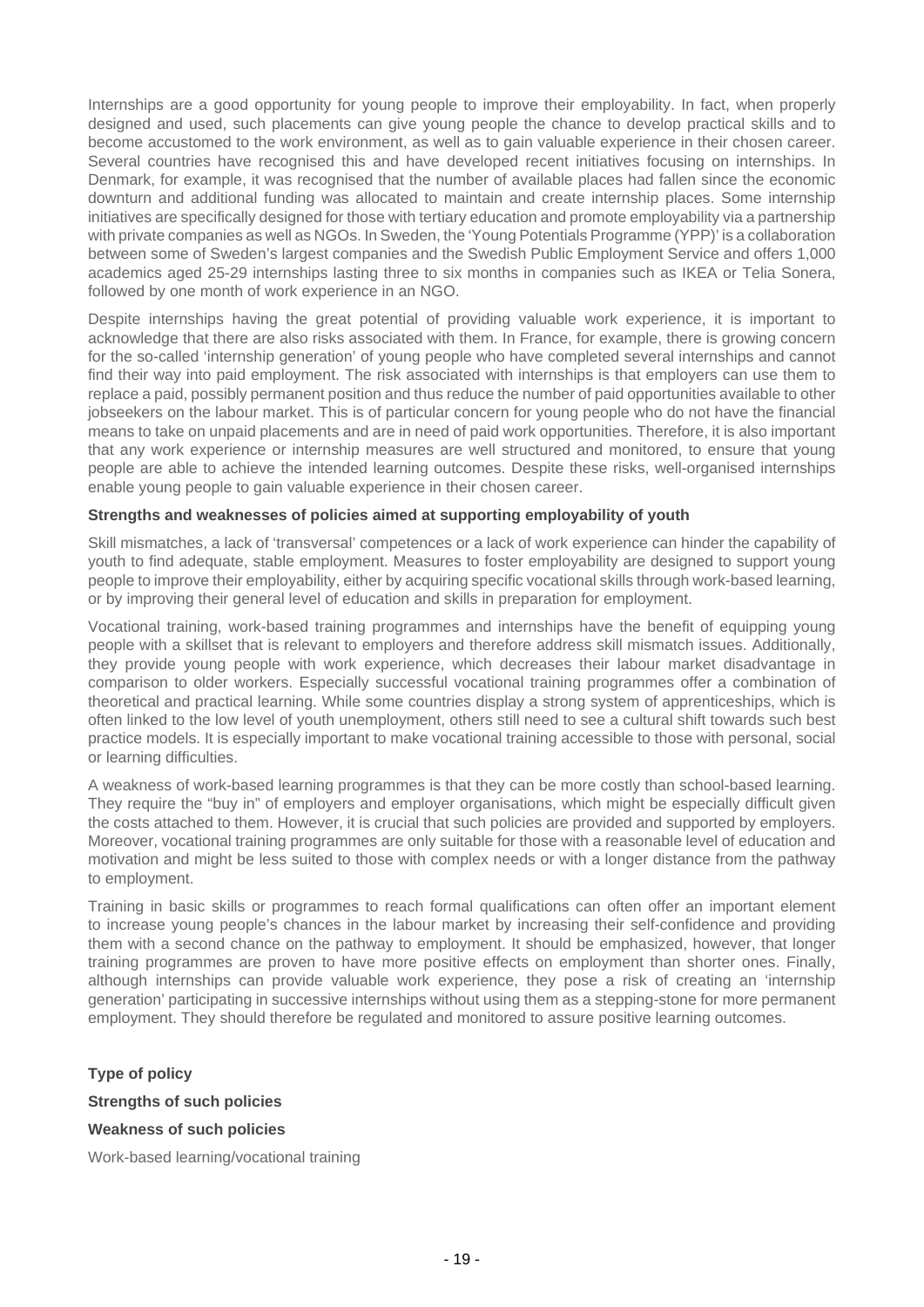Ensure that young people are acquiring skills relevant to the labour market and reduce skills mismatch.

Enable employers to assess the competences of young workers and for some learners may lead to employment with the employer after their training has been completed.

May require a 'culture change' in countries where dual training is not currently embedded in the education/ training system.

Can be difficult to engage enough employers as such measures are costly to them.

Training in basic skills, competences and qualifications required by employers

Provide a second chance to return to learning and move a step forward on the 'pathway to employment'.

Can also generate soft outcomes such as increased self-confidence.

Benefits in terms of employment outcomes may not be evident in the short-term.

Internships

Enable young people to develop practical skills and become accustomed to a work environment.

Can be used in place of paid, permanent positions. May reduce the number of 'real' jobs available.

Only suitable for those who can afford to take unpaid or low paid internships.

Figure 7 – Strengths and weaknesses of policies aimed at policy measures fostering employability

#### **Removing practical and logistical barriers**

The final stage along the pathway to employment is to remove barriers for those in need of special support. Some people might require additional support due to disability or being exposed to multiple disadvantages. Others require additional support due to caring responsibilities, a simple lack of language skills or migrant background. Removing these barriers is therefore an important step in supporting these young people in their (re)integration into education and training, as well as employment. Additionally, as all young people face the shared barrier of lack of work experience, employer incentives to hire youth can help increase the demand for young people's skills and knowledge.

## **Overview of policy measures addressing specific disadvantages**

Policies intervening at this stage of the pathway to employment target these specific groups and are best described as removing practical and logistical barriers to employment. They can be as diverse as supporting young people financially to reach their employment location or offering specific training for young people with disabilities. Another way to remove barriers is to incentivise employers to employ young, and often less experienced, employees. This can be done in the form of lowered wages or other subsidised employment measures.

#### **Addressing special support needs**

Some young people have complex support needs and in addition to lacking work experience or qualifications, can face a range of other practical and logistical barriers to taking up employment or further education/training opportunities. Young people with disabilities may require specific initiatives not only in terms of additional support (for example alternative provision of training) but also to access their study or workplace. In Latvia, for example, the 'e-learning initiative' run by the state employment agency (NVA) offers training to the employed in general but more specifically to people with disabilities. In Malta, the 'Pathway to Independent Living' programme is provided for students with mild to moderate disabilities and learning difficulties. Its objective is to support students to acquire the skills required to gain and maintain employment. In Austria, the 'IBA' programme was introduced to offer young people facing particular learning and integration challenges the opportunity to complete accredited apprenticeship training over a longer period of time or to follow partially accredited curricula in a workplace setting. Among its target groups, the programme also includes pupils with disabilities and those needing particular socio-pedagogical assistance.

Some schemes aim to adapt the existing workplace or training environment, rather than offering alternative measures. In Austria, the 'Managing Diversity' project is intended to integrate disadvantaged young people from migrant backgrounds into measures run by the PES or into employment, by improving the accessibility for the young person (for instance, by providing information in several languages, taking into account family context, providing companies with support about diversity issues). A number of countries have recognised that language difficulties can present a barrier to employment or to further progression in education/training. Language support measures are introduced in Bulgaria, Cyprus, Greece, Italy, Malta, Portugal and Sweden as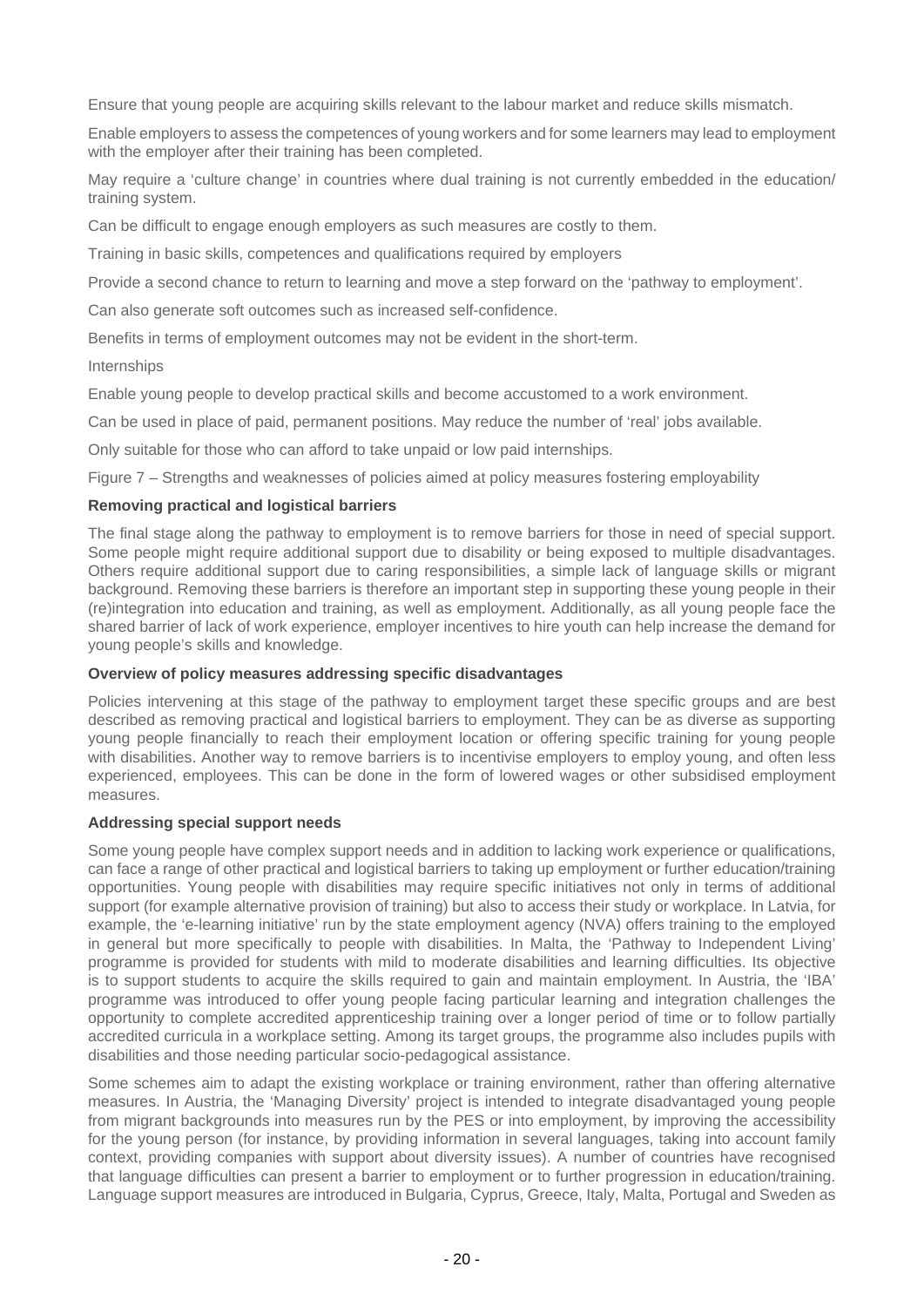an important means to remove barriers to employment for migrants and minorities. In Bulgaria, for example, there is a national literacy programme aimed at the minority Roma community while in other countries (for instance, Cyprus, Italy, Malta, Portugal, Sweden), great focus is put on migrants.

In a small number of countries, measures have been implemented to take account of the difficulties faced by those with caring responsibilities to commit to a full-time job or training course. However, these measures often focus on people of all ages and not specifically on youth. Childcare support is offered in Cyprus, Hungary, Ireland, Poland, Portugal and the UK. These schemes range from general measures to more targeted ones focusing on people who are taking part in certain training courses or on groups who are identified as being more in need (for instance, single parents). In Malta for example, a subsidy of €1.50 per hour on childcare services is offered specifically to individuals participating in training offered by the PES. Targeted approaches are also taken in Poland, where childcare costs are refunded for single parents, and in the UK, where childcare is offered to young parents who are participating in education.

# **Facilitating mobility and financial support**

Some jobseekers may not be able to access training or employment opportunities as travel may be too costly, or the venues simply too far away to travel on a daily basis. For this reason, some measures aim to reduce this geographical mismatch and facilitate greater mobility of young people by providing mobility grants or accommodation support. However, these measures tend to apply to jobseekers as a whole and are not focused specifically on young people. In Bulgaria for example, the 'Close to work' measure (2011-2013) covered the total travel costs of newly employed people for 12 months, when their place of residence was more than 80 km from their workplace.

This mobility support might be intended to pay for a specific cost (as in financial support to pay for transport or accommodation costs) or may be a grant or allowance intended to cover the cost of living while participating in a certain learning opportunity. These measures specifically tend to target young people. In Germany, for instance, young people with disabilities can access a training allowance (Ausbildungsgeld) if they have not previously taken part in vocational training or in a scheme preparing them for vocational training, or been employed in a workshop for the disabled. In France, young people who have completed their training are provided with financial support and may apply for a rent allowance. Measures providing direct financial support to employers were identified in the Netherlands, Luxembourg and Norway. They focus on facilitating the employment of young people with disabilities. In the Netherlands, for example, there are fiscal provisions in place supporting employers who have to make arrangements in order to employ disabled youth.

#### **Employer incentives and subsidies**

A key barrier to employment faced by many young people is lack of work experience. Thus, faced with high levels of youth unemployment, some countries have chosen to implement measures that can stimulate demand for young employees, apprentices or trainees, such as subsidised jobs or reductions in social security contributions for employers. The key rationale behind these measures is to increase the demand for young employees in order to give young people a foothold in the labour market. This enables them to acquire valuable experience to complement their educational achievements and skills and will help them in their future career.

Employer incentives can be positive as well as negative. For example, in France, rather than providing subsidies to employers, employers are required to pay a fee if they do not hire a certain quota of apprentices. In Hungary, instead, people entering the labour market get a 'start card' with two years' validity (one year for tertiary education graduates) and employers hiring people with a start card pay a lower social security contribution. In Romania, for example, employers hiring a graduate with an open-end contract do not pay unemployment insurance contributions for that employee for 12 months. Additionally, if the graduate is disabled the waiver period is extended to 18 months. Some subsidised employment measures are targeted at specific groups. In Denmark for instance, there are several initiatives focused on higher education graduates. In Malta, the 'Employment Aid Programme' targets disadvantaged and disabled persons. Some of these initiatives are aimed only at hard-to-reach groups. In Sweden for example, the 'New-start Job' scheme aims to increase the opportunities available for those groups who are most detached from the labour market, including the long-term unemployed, young people and immigrants. Employers willing to hire people from the target groups are not required to pay social security contributions or payroll tax for new recruits below the age of 26 for a maximum of one year.

#### **Strengths and weaknesses of policies aimed at removing practical and logistical barriers**

This category of policy measures includes policies that compensate young people for their specific disadvantages. It comprises three types of policy measures: those designed to remove practical and logistical barriers for young people with special support needs, those that facilitate mobility and those designed to provide subsidies to employers hiring young people.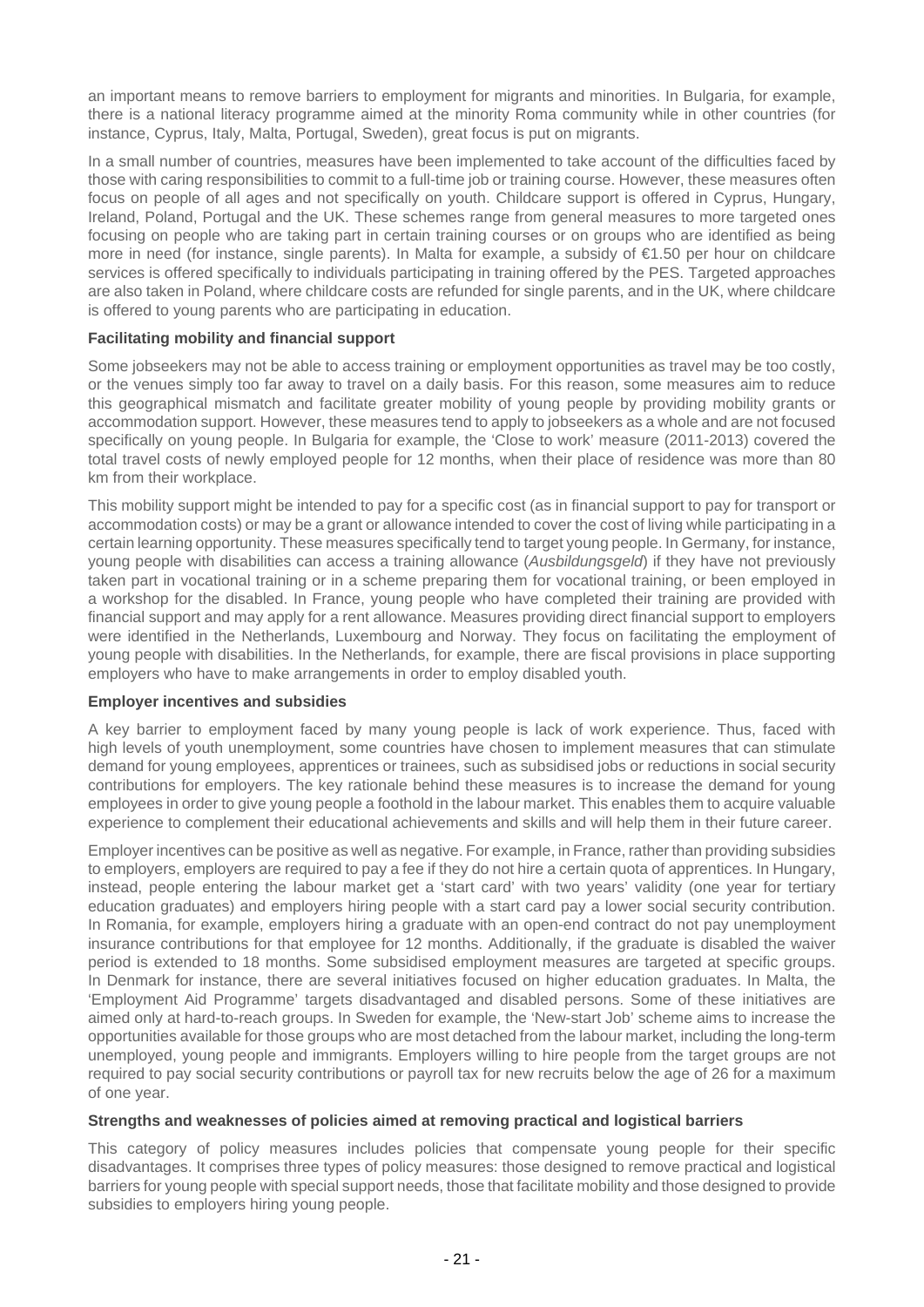A clear strength of the first type of policies is that they compensate young people for specific disadvantages some of them face. Due to the fact that they have an element of tailored training and other support needs, they can reduce the risk of social exclusion. This is also relevant for our societies and economies given the costs attached to social exclusion. However, these tailored policies can often be costly and rely heavily – as do all non-standard approaches to education – on being recognised by potential employers. Mobility measures compensate young people financially if their jobs or training schemes require greater mobility. These measures are especially helpful for young people from a low-income background.

The strength of providing subsidies to employers is that they break down barriers that young people face when looking to enter the labour market and give them the chance to prove themselves in a real work environment. In this way they are able to acquire greater human capital and enhance their employability. Equally, it may have positive effects on employers by helping them change their attitudes towards employing young people, as they will be motivated by previous positive experiences. Employer incentives are also often seen to be a rather effective measure to integrate young people in the labour market. Nevertheless, there is some criticism attached to such measures. Firstly, employer incentives may be more effective in some member states than in others. It has been shown that in Spain, for example, employment subsidies have limited effects (Rocha, 2010). Secondly, such measures entail potential deadweight or substitution costs. Many of the subsidised jobs would have been filled anyway and the subsidy might not always be beneficial for those who otherwise would not have been hired. Moreover, such measures have come under criticism as providing the opportunity to exploit young people as cheap labour. Rather than being the stepping stone for a more stable employment situation, some employers might provide subsidised positions rather than creating 'real jobs'. Therefore, great attention has to be paid to policy design in order to prevent such adverse effects.

# **Type of policy**

#### **Strengths of such policies in Europe**

#### **Weakness of such policies in Europe**

Policies addressing special support needs

Take account of the specific learning or logistic needs of the young person, e.g. disability, caring responsibilities etc.

Can be more costly.

May not be recognised or valued by all employers.

Facilitating mobility

Decreases geographical mismatches.

Especially valuable for young people from a low-income background.

Can be more costly.

Wage subsidies/Apprenticeship subsidies and incentives

Encourage employers to take on young people – and in doing so may help change employers' attitudes towards hiring young people.

Enable participants to gain valuable work experience rather than being unemployed.

Risk of deadweight/displacement effects – a significant share of employers would have hired the young person anyway.

Wage subsidy schemes 'exploited' by some companies/chains.

Measures targeted at favouring the employability of discouraged workers

Encourage employers to hire youth that might not have been hired otherwise.

They provide valuable working opportunities for young people, contributing to boost their confidence and fight disengagement.

Risk of deadweight/displacement effects are possible.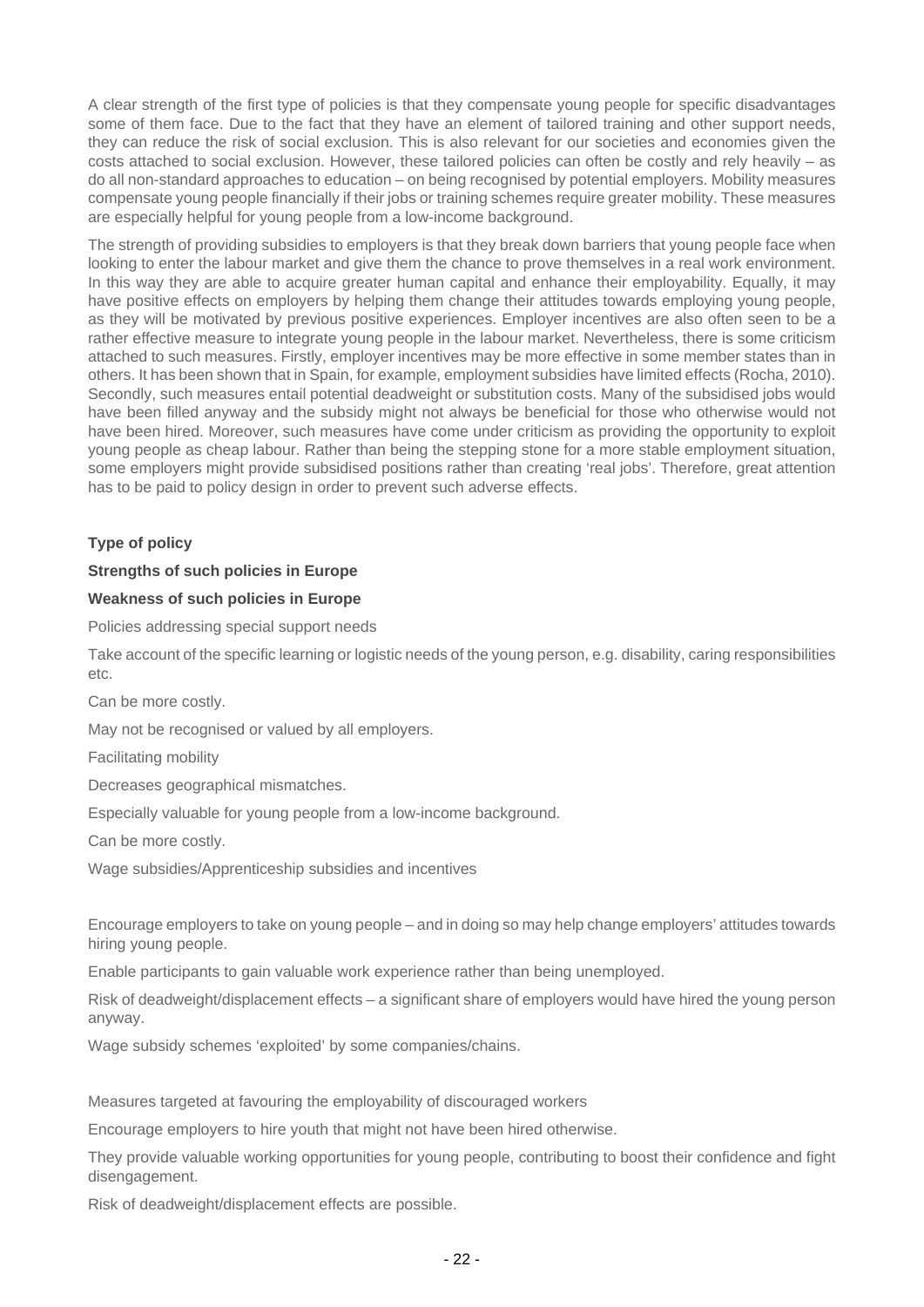Figure 8 – Strengths and weaknesses of measures aimed at removing practical and logistical barriers

#### **Lessons learned and characteristics of good practices**

 While governments have been very active in promoting policies for re-engaging young people into the labour market or education, the remaining issue is the extent to which these measures are effective, how well they perform in meeting their target and what the strengths and weaknesses of different approaches are. Evaluation of the effectiveness of policy measures is crucial and constitutes an essential input for the policymaking process. This is especially true in times of austerity when available resources are diminishing. The absence of formal evaluation or the lack of measurable targets in many of the analysed cases calls for better monitoring and evaluation of employment measures – going beyond data collection of the outputs and looking at the broader outcomes and impacts of the measures, in terms of effectiveness and value-for-money, in order to inform policy-making in this area in the future.

 As they intervene at different stages of the pathway to employment, policy measures implemented by member states to re-engage young people into the labour market and education are extremely diverse in the range of aims, objectives and activities. Nevertheless, a number of lessons can be identified concerning good practices of policy design and implementation:

Firstly, in the design and implementation of youth employment measures it is essential to take the beneficiaries' labour market readiness into consideration. Whilst it is important for measures to be grounded strongly in the needs of the labour market, it is also necessary to bear in mind that young people vary in their level of readiness for the labour market and person-specific labour market barriers need to be addressed before young people can be guided onto a pathway to employment.

This goes hand in hand with the need to set young people on a long-term, sustainable pathway. For example, while some measures for young people might achieve positive results in the short-term, these may not lead to positive outcomes in the longer-term. Consequently there is a growing consensus around the need to ensure sustainable labour market outcomes for beneficiaries, with the sustainability of outcomes being related not only to the speed of labour market integration but also, importantly, to the quality and stability of employment. Ensuring that young people are equipped with the necessary qualifications for successful labour market integration and/or that they hold vocational and transferable skills sought after by employers is instrumental to a pathway to good quality, sustainable employment.

The involvement of a range of stakeholders in the design and delivery of youth employment measures, including education and training providers, employers, public employment services, social partners, third sector organisations, health and other authorities, is therefore essential. In particular, measures that focus on fostering their beneficiaries' employability require a strong level of engagement with employers and their representatives. Engaging employers requires innovative yet persistent efforts on the part of the staff working on measures to promote the 'business case' of participation and to establish collaboration which benefits employers, providers and learners alike.

Successful youth employment measures make use of a range of innovative ways to reach out to their target group(s), with outreach activities making up an important part of the efforts to engage disfranchised young people, while incentives, 'branding' and marketing campaigns can be useful in the context of more universal youth employment services.

· Youth employment measures should be client-centred, not provider-focused. This means catering for different pathways, for example, from mainstream learning routes to tailored, supported learning pathways. In this perspective, it is highly important for the staff delivering youth employability and ESL measures to have the right skills and profile to deliver youth services and to provide appropriate support to the beneficiaries. In fact, good quality guidance, which includes both career information and more comprehensive advice and support, is another key ingredient in measures supporting young people's transition from 'learning to earning'.

Measures thus need to be flexible in meeting the evolving needs of the labour market, including new skill requirements and demand for services during different stages of the economic cycle. Furthermore, the issues faced by young people can change over time, as the labour market policy context evolves. It is therefore important that there is the willingness and possibility to adapt measures in line with the changes in context. The European Youth Guarantee

All the categories of policies presented in the previous section, which represent a pathway to employment for young people, are part of the European Youth Guarantee, a new policy framework for reintegrating youth in labour market or in education. The main novelty of the youth guarantee is to put NEETs at the centre of the policy action while promoting a holist approach of better-coordinated policies for youth.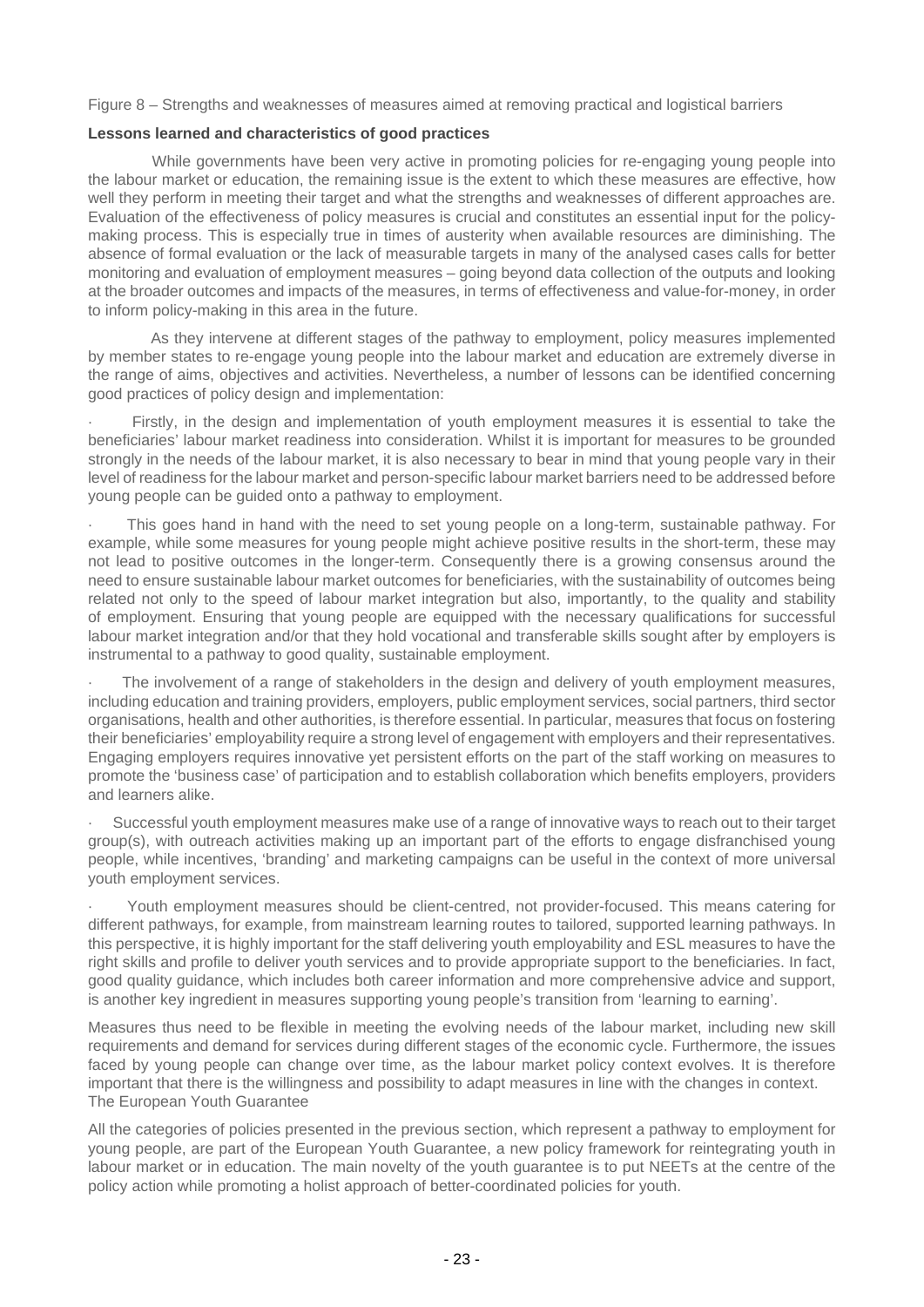In December 2012, faced with alarmingly high youth unemployment rates, the European Commission proposed the implementation of a Youth Guarantee across all member states (European Commission, 2012). Important drivers behind this proposal were not only the fact that young people were disproportionately affected by unemployment as a result of the 2008 crisis but also the considerably high costs linked to an increase in the proportion of young people not in employment, education or training (NEETs) (Eurofound, 2012; Eurofound, 2014). Putting NEETs at the centre of the policy action and preventing long-term disengagement while fostering labour market integration of young people was at the centre of this Commission proposal of the Youth Guarantee: a holistic approach to reintegrate youth promote youth employability.

Inspired by similar good practice examples from Austria, Finland and Sweden, the Youth Guarantee was set out as a new 'umbrella policy' of better and integrated policies for NEETs in Europe which embeds all the various types of initiatives presented in the previous section. On 22nd April 2013, the Council of the European Union issued a Recommendation on establishing a Youth Guarantee, followed by an endorsement at the June 2013 European Council, which specifies:

"The term 'Youth Guarantee' refers to a situation in which young people receive a good-quality offer of employment, continued education, an apprenticeship or a traineeship within a period of four months of becoming unemployed or leaving formal education" (Council of the European Union, 2013).

Subsequently EU member states committed to setting up a Youth Guarantee for young people up to the age of 25. To do so, member states designed 'Youth Guarantee Implementation Plans (YGIP)', which is the first step for those regions suffering from more than 25% youth unemployment gaining access to EU funding through the dedicated Youth Employment Initiative (YEI). The Youth Guarantee is designed to trigger both short-term interventions providing young people with suitable opportunities as well as mid- to long-term structural reforms aiming to improve improving young people's school-to-work transitions, not least by modernising employment, social and education services for young people.

# **Implementing the European Youth Guarantee at member state level**

Taking on board some of the good practice elements from countries like Austria, Finland and Sweden where the youth guarantee is implemented since the 90s, the Youth Guarantee not just aims to prevent long-term disengaged youth but also to streamline existing youth-centred policies in all EU member states. While not a new approach in some countries, the Youth Guarantee certainly was a novelty at EU level, especially due to the foreseen early intervention and activation with the four-month[1] intervention point ensuring that young people are not left stranded, the combination of immediate actions assisting young people and envisaged longterm reforms in education, training and public employment services as well as personalized and integrated support for young people.

Endorsed by the Council of the European Union Recommendation of April 2013 (Council of the European Union, 2013), the implementation of the Youth Guarantee started in 2014 with the presentation of the national Youth Guarantee Implementation Plans (YGIPs). Taking on board the elements described above, the European Youth Guarantee has now been in place for more than 3 years and has already produced some important results. The European Commission (European Commission, 2016) for example states the following achievements:

Since January 2014 a total of 14 million young people have entered Youth Guarantee schemes (with the Youth Employment Initiative providing direct support to more than 1.4 million recipients)

A total of 9 million young people took up a Youth Guarantee offer, the majority being employment offers

Almost two thirds of young people took up an offer of employment, education, trainee or apprenticeship after participating in the Youth Guarantee.

Although the European Court of Auditors recently highlighted the limitations of the implementation of the Youth Guarantee, (European Court of Auditors, 2017), the above numbers again suggest that in comparison to other major policy reforms in Europe, the Youth Guarantee is certainly one of the most rapidly implemented ones.

Evidence collected during the first years of implementation by Eurofound (2015) as well as in the more recent staff working document from the European Commission (2016) has revealed the following main features and concrete actions taken by member states:

· **Member states adopted different strategies for the implementation:** Due to different institutional setups, labour market and structural framework conditions each Member State has adopted its own strategy for the implementation of the Youth Guarantee. Some Member State have chosen a more holistic approach using the Youth Guarantee to improve links between labour market, education and vocational education training (VET) measures, youth policies and social policies more generally, while others have chosen a narrower approach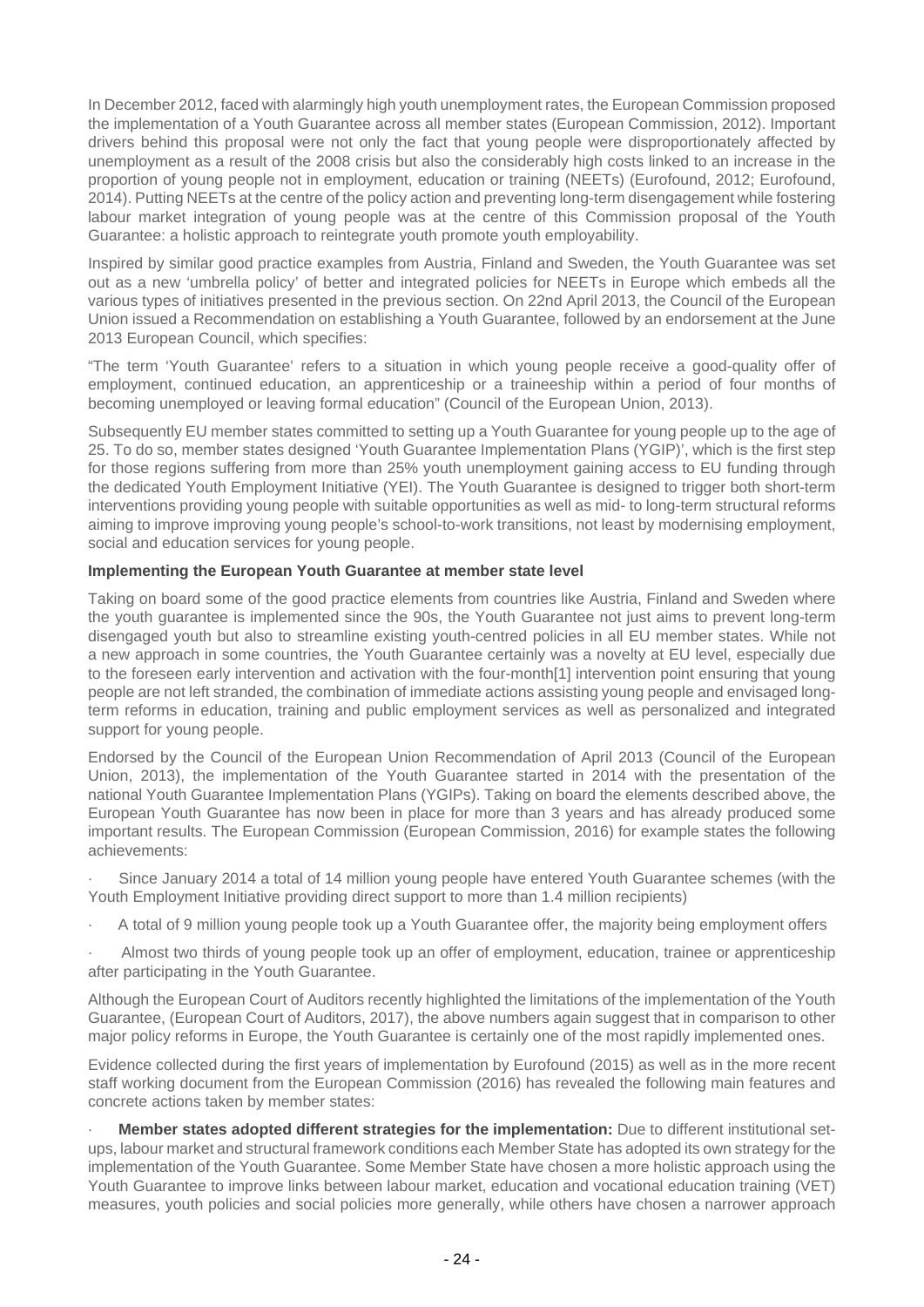predominantly focusing on employment policies. Social inclusion aims to ensure that all citizens have the opportunities and resources necessary to participate fully in economic, social and cultural life and to enjoy a standard of living and well-being considered normal in the society they live in. This concept encompasses, but is not restricted to, social integration and better access to the labour market, as well as equal access to services and benefits. Going beyond employment-focused approaches may offer member states more options for focusing on social inclusion and integration of those young people who are more distant from the labour market. However, Eurofound's review after one year of Youth Guarantee implementation revealed that in some countries a focus had been put on offering opportunities to job-ready youth during early implementation of the programme. Though a pragmatic approach given the high stock of unemployed youth at the time, in the longrun countries need to also focus on bringing disengaged and disadvantaged youth back on track.

**Stakeholder cooperation:** The Youth Guarantee can be categorised as a public-private-people partnership (Finnish Ministry of Education and Culture, 2012) and accordingly member states have put in place new governance structures in order to overcome the fragmentation of responsibilities on youth policies and to enhance a partnership approach. Although there has been a lot of progress in this field, building and strengthening networks among actors remains an important challenge in some countries.

· **Reaching out to young people:** Participation to the Youth Guarantee typically starts with the registration at the Public Employment Services and an increasing number of countries have invested in online tools and websites specifically targeting young people in order to provide an entry point as well as a useful tool for attracting young people and compiling information on available measures, vacancies and jobseekers. Again, progress has been made here but some groups have been notoriously hard to reach, a continuous challenge for the authorities involved.

In order to implement the Youth Guarantee several concrete measures have been put in place by member states.

Besides concrete actions it is also crucial to consider the combined efforts which have taken place at Member State levels with the European Commission recognising that the Youth Guarantee has been an important driver not just for structural reforms but also for innovation in youth-centred policies[2]. In this respect, the European Commission notes that "the Youth Guarantee acted as a powerful policy driver" and "was instrumental in supporting policy reform" (2016, p.18).[3]

#### **Persisting barriers for effective Youth Guarantee implementation**

The implementation of the Youth Guarantee is generally well on the way but more than 3 years after its birth a range of barriers for effective Youth Guarantee implementation continue to persist. As noted by Eurofound (2015), especially during the first year of implementation constraints mainly resulted from (a) establishing effective partnerships among labour market actors, educational providers and social partners; (b) limited funding as well as (c) limited absorption capacity of the labour market and the training system.

**Establishing effective partnerships** among labour market actors, educational providers and social partners is a key for ensuring the success of the Youth Guarantee. In the countries with long established Youth Guarantee Schemes major efforts have been made to include as broad a partnership as possible. In the Finnish case for example the driving force behind the Youth Guarantee is the cooperation model, which reduced the barriers between administrations to operate together to combat youth unemployment. Stakeholder cooperation in both design and delivery is considered essential for implementing effective policies to combat youth unemployment. The Irish Ballymun pilot project (European Commission, 2015c) for instance, frequently referred to as a good practice example of early Youth Guarantee implementation, owes part of its success to bringing together, in an effective way, a broad range of different stakeholders (i.e. public employment services, employers and trade union representatives, education and training providers, local government, local development and youth organisations) in delivering the Youth Guarantee. Many member states cooperate with a range of stakeholders to ensure effective delivery of the Youth Guarantee. However, building effective partnerships may take time to be established and during early implementation it was noted that in most countries social partners and youth organisations have only been involved to a very limited degree in Youth Guarantee design and delivery. Building effective partnership among all stakeholders, labour market actors, educational providers and youth organisations is key to a successful implementation of the Youth Guarantee.

In times of austerity and budget constraints many member states are struggling in order to find necessary resources to fully implement the Youth Guarantee programme. Funding of the Youth Guarantee is regulated through the Youth Employment Initiative (YEI) and in total €6.4 billion is dedicated to the Youth Guarantee Scheme between 2014-2020. While it is difficult to estimate how much setting up a Youth Guarantee Scheme actually costs in each Member State, the European Commission believes that the benefits are much higher than the costs associated with this policy provision. The European Commission also emphasises that not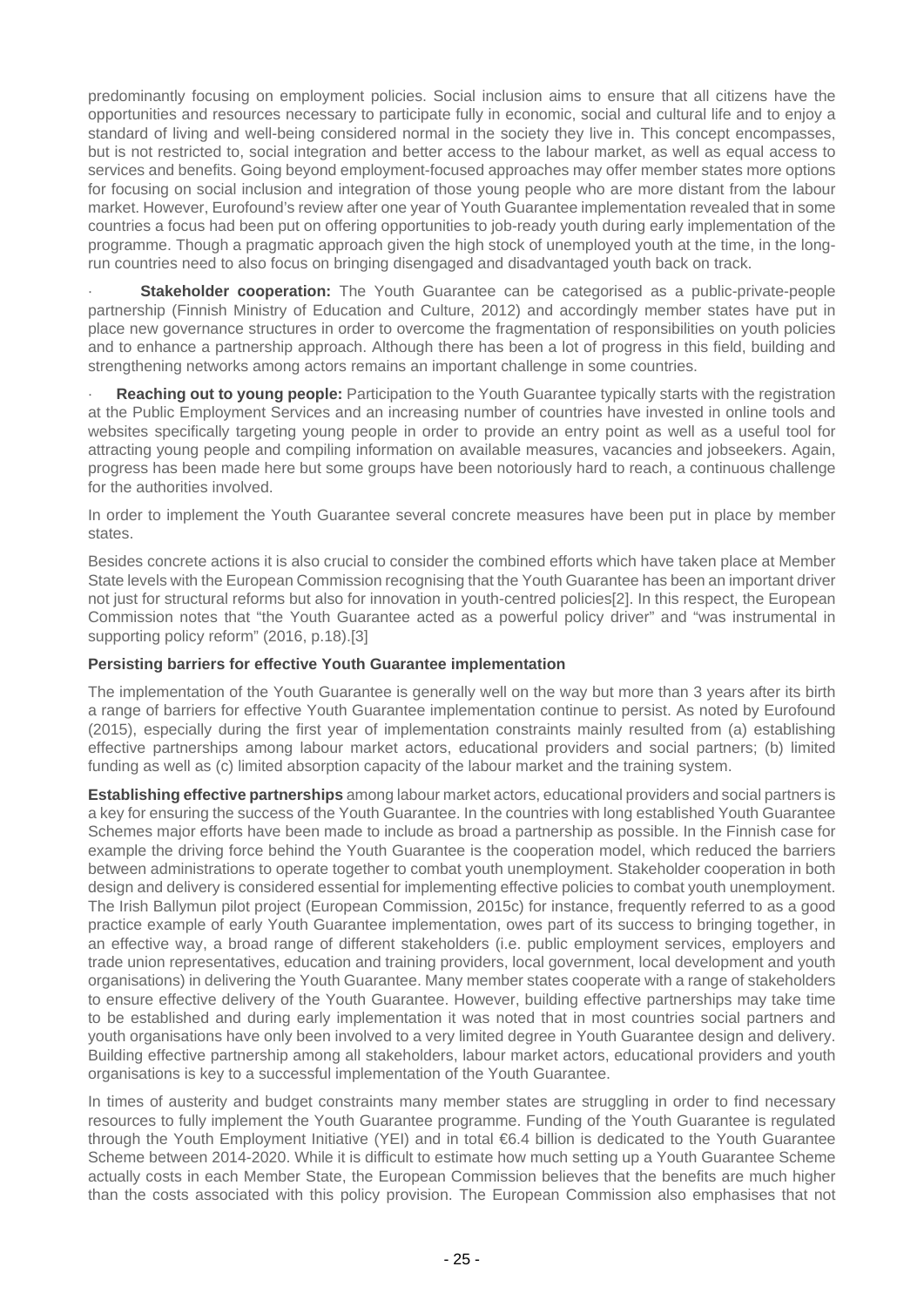all measures under the Youth Guarantee framework are expensive. However a Eurofound report estimates that an additional €50 billion would be necessary to ensure that all European NEETs receive an intervention (Eurofound, 2015). In this light, member states may need to top up YEI funding with national resources in addition to what they have already committed under the Youth Guarantee framework. This will be mostly important in order to finance necessary structural reforms in their Public Employment Services and education provisions.

Moreover, a sufficient absorption capacity in the education system and the labour market is essential. A necessary condition for successful Youth Guarantee implementation is that the education and training systems, as well as the labour market, are able to absorb young NEETs. For the time being, in many member states education and training systems are not adapted to offer an opportunity for every young person due to the size of the cohort of young unemployed and NEETs as well as the gap between the labour demand expressed by companies and the ability of the VET system to respond satisfactorily. Moreover, the absorption capacity of employers to provide jobs and training places (such as apprenticeships) for young people may be equally limited. In many European countries, a culture of apprenticeships and dual trajectories and even internships still needs to be fully developed, including Sweden, a country with a weak track record in these areas. Under the Youth Guarantee framework, the majority of member states focus on making dual VET pathways a reality, but implementing a well-functioning apprenticeship system also requires a mentality change for education providers and employers as well as strong partnerships among them.

Furthermore, providing young people with good quality, sustainable opportunities under the Guarantee framework is central to the success of this new policy approach and several stakeholders have repeatedly expressed their concerns about the quality dimension of offers. For now, in the majority of MS, the Guarantee resembles a 'guarantee of opportunity' (ensuring that all young people will receive an offer within the four months) rather than a "guarantee of outcome" (the re-entry of youth into the labour market). Moving the target from opportunity to outcome would be a valuable extension of the current Guarantee in the long run. Strengthening this quality dimension and providing sustainable training and/or employment opportunities for young people is a much more effective means of reintegrating youth within the labour market.

Other barriers mentioned by assessments of Youth Guarantee progress reveal (European Commission 2016) that besides the issue of providing good quality offers, barriers in reaching out to and successfully engaging non-registered NEETs, by definition a hard-to-reach target group, as well as low-skilled young people persist. While member states have made considerable efforts in identifying, reaching out to and engaging these two particular groups of beneficiaries, a lack of update suggests that those subject to the most vulnerable situations remain under-represented among Youth Guarantee beneficiaries.

#### **Conclusions**

Given the extent of youth unemployment, there is a renewed sense of urgency for a better understanding of the problem and for immediate interventions aimed at promoting youth employment and at preventing the disengagement of youth from our societies. In this context, with traditional indicators for labour market participation displaying limited relevance for youth, the concept of NEETs, young people Not in Employment, Education and Training, entered the policy arena. It is meant to better describe and analyse the vulnerability of young people.

While from a statistical point of view NEETs are very easy to capture, they represent a heterogeneous population which include vulnerable and non-vulnerable subgroups with different characteristics and needs. However, despite this heterogeneity, young people who are NEETs share some common and fundamental characteristics: they are all in a status in which they do not accumulate human capital through formal channels, they are more likely to cumulate several disadvantages and more likely to experience future poor employment outcomes. As the risk factors that increase the chances of becoming NEET are often a combination of personal, economic and social factors, NEET can be in many cases described as both an outcome and defining characteristic of the disadvantaged youth who are at a much greater risk of social exclusion.

Fostered by increasingly high youth unemployment rates and the economic and societal consequences associated with NEETs status, there is a renovated sense of urgency to develop and implement policies to bring young people (back) into employment, education or training across Europe. As a consequence, in recent years European Union member states have been more actively engaged in designing and implementing policy measures aimed at increasing the employability and promoting higher employment participation of young people.

Yet, the use of the concept of NEET for policymaking is not unproblematic, mainly due to its limitations grounded in its heterogeneity. On the one hand, the use of a concept like NEET attracts attention to young people's problems and the multi-faceted nature of their disadvantage. It helps to call policymakers' attention to all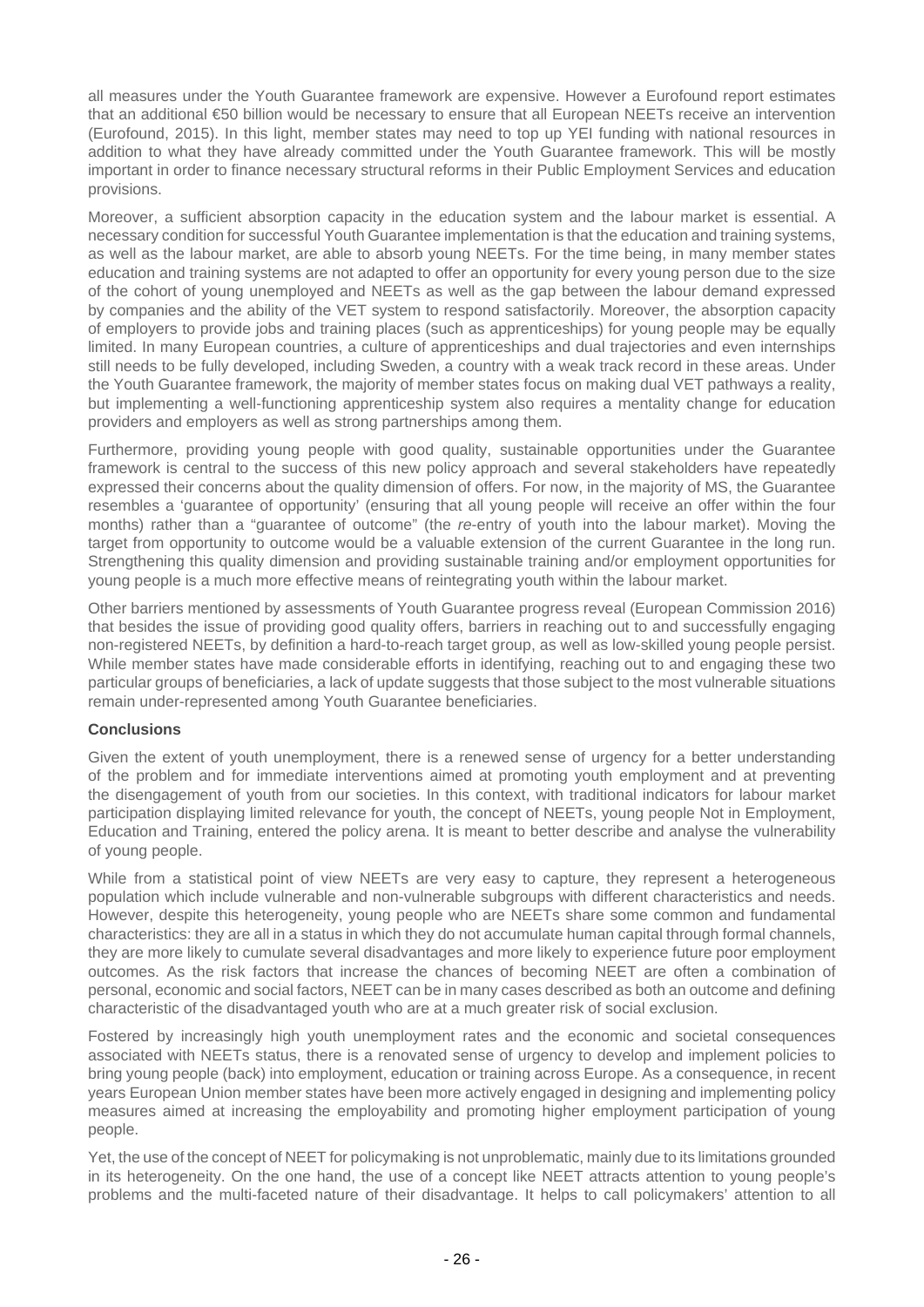patterns of vulnerability of young people, integrating particular sub-groups such as young mothers and those with disabilities under one framework rather than further marginalizing them by the use of the traditional label "inactive". On the other hand, the heterogeneity of the NEET group has crucial implications for the policy response: as the concept includes different groups who might have different needs, but who are characterised by common vulnerabilities, governments and Social Partners are right to set overall targets to reduce the overall level of NEET, but they must set their interventions by disaggregating the NEET category. In order to effectively reintegrate NEETs, the different needs and characteristics of the various subgroups have to be taken into account as there will be no one-size-fits-all policy solution. Only a tailored approach for different subgroups has the potential to effectively and successfully reintegrate NEETs into labour market and education.

In this context, following a *productivist* approach, member states have correctly diversified their initiatives along the different characteristics of the NEETs sub-groups, paying attention especially to those vulnerable groups who are more likely to cumulate disadvantages and being excluded from the labour market. These policies often intervene at different points along a process that can be described as "pathway to employment", which describes young people's pathway through formal education and their transition into the labour market and employment. In particular, they aim to prevent early school leaving or reintegrate early school leavers, facilitate the transition from school to work, increase the employability of young people or remove practical and logistical barriers for those young people with more complex needs. As they intervene at different stages of the pathway to employment, the policy measures implemented by member states to re-engage young people into labour market and education are extremely diverse in the range of aims, objectives and activities.

All these different types of policies are part of the European Youth Guarantee which is a holistic policy approach that aims at providing to all young people an opportunity of work, education or training within four months since becoming unemployed or finishing education. The youth guarantee calls from better and coordinated policies for youth in order to optimize the match between the needs of the young job seekers and the intervention, which should be the provision of the opportunity that should be the one with the greater likelihood to succeed. However, the provision of this tailored and targeted approach is based on well-functioning public employment services and good partnership among labour market actors, educational providers and social partners. For this reason, given the challenges that some member states have to face in order to implement such a complex policy framework, in some countries it resembles a Copernican revolution in youth policies which will take time to fully deliver its promises.

Finally, while governments have been very active in promoting policies for re-engaging young people into labour market or education, questions remain about how effective these measures are, how good they perform in meeting their targets and what strengths and weaknesses of different approaches are. Evaluation of the effectiveness of policy measures is crucial and it constitutes an essential input for the policy making process. This is especially true in times of austerity when available resources are diminishing. The absences of formal evaluation or the lack of measurable targets in many of the analysed cases calls for better monitoring and evaluation of employment measures to inform policy-making in this area in the future.

However, now is the crucial time to act. Not only for the future of 14 million young people not in employment, education or training, but for the future of all of us.

#### **Bibliography**

Arulampalam, W. (2001), 'Is unemployment really scarring? Effects of unemployment experiences on wages', The Economic Journal, Vol. 111, No. 475, pp. F585-F606.

Bay, A.G. and Blekesaune, M. (2002), 'Youth unemployment and political marginalization', International Journal of Social Welfare, Vol. 11, pp. 132-139.

Bridgeland, J.M., DiIulio, J.J. and Burke Morison, K. (2006), The silent epidemic: Perspectives of high school dropouts, A report by Civic Enterprises in association with Peter D. Hart Research Associates, Bill & Melinda Gates Foundation, Seattle.

Bunting, M. (1994), 'The Abandoned Generation', The Guardian, 1 June 1994, p. 18.

Bynner, J. (2005), 'Rethinking the youth phase of the life-course: the case for emerging adulthood?', Journal of Youth Studies, Vol. 8, pp. 367-384.

Cassen, R. and Kingdon, G. (2007), Tackling low educational achievement (JRF).

Coles, B. Hutton, S. Bradshaw, J. Craig, G. Godfrey, C. and Johnson, J. (2002), Literature Review of the Costs of being 'not in education, employment or training' at age 16-18. Department of Education and Skills, 1805 02 02. DfES Publications: Nottingham, 2002.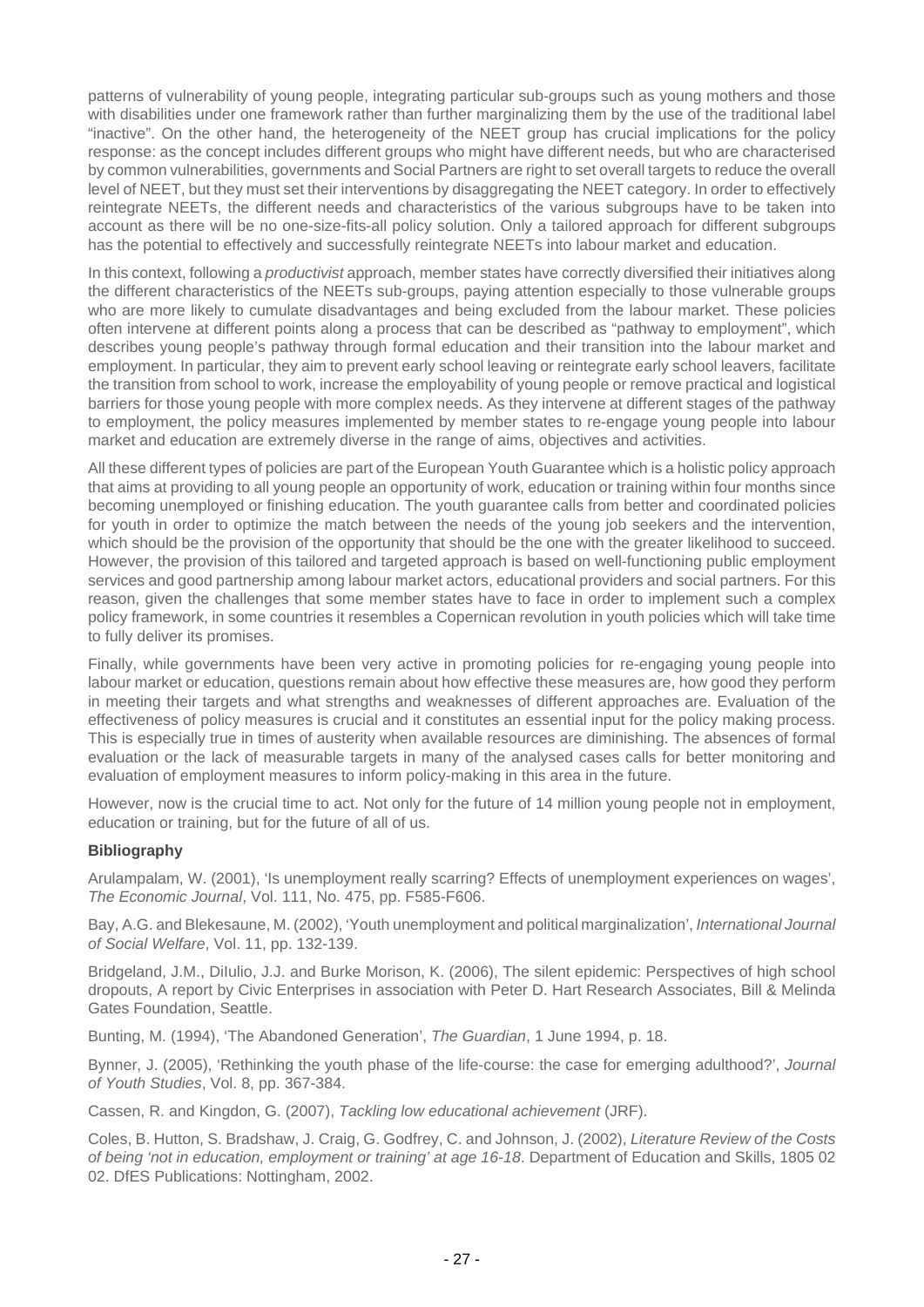Council of the European Union (2013), 'Council Recommendation of 22 April 2013 on establishing a Youth Guarantee', Official Journal of the European Union, C 120/01.

Cusworth, L., Bradshaw, J., Coles, B., Keung, A. and Chzhen, Y. (2009), Understanding the Risks of Social Exclusion across the life course: Youth and Young Adulthood, Social Exclusion Task Force, Cabinet Office.

Dynarski, M., Clarke, L., Cobb, B., Finn, J., Rumberger, R. and Smink, J. (2008), Dropout prevention: A practice guide, National Center for Education Evaluation and Regional Assistance, Institute of Education Sciences, US Department of Education, Washington DC.

Dolton, P., Makepeace, G. Hutton, S. and Audas, R. (1999), Making the Grade, JRF and YPS.

Esping-Andersen, G. (1990), The three worlds of welfare capitalism, Polity Press, Cambridge.

Esping-Andersen, G. (2000), 'Who is harmed by labour market regulations? Quantitative evidence', in Esping-Andersen, G. and Regini, M. (eds.), Why deregulate labour markets?, pp. 66-98, Oxford University Press, Oxford.

Eurofound (2012), NEETs – Young people not in employment, education or training: Characteristics, costs and policy responses in Europe, Publications Office of the European Union, Luxembourg.

Eurofound (2012a), Recent policy developments related to those not in employment, education and training (NEETs), Eurofound, Dublin.

Eurofound (2012b), Evaluation of the effectiveness of policy measures implemented by member states to increase the employability and to promote a higher employment participation of young people in Europe, Eurofound, Dublin.

Eurofound (2014), Mapping youth transitions in Europe, Publications Office of the European Union, Luxembourg.

Eurofound (2015), Social inclusion of young people, Publications Office of the European Union, Luxembourg.

Eurofound (2016), Exploring the diversity of NEETs, Publications Office of the European Union, Luxembourg.

European Commission (2010), Europe 2020: A strategy for smart, sustainable and inclusive growth, COM(2010) 2020 final, Brussels.

European Commission (2010a), Youth on the move, Publications Office of the European Union, Luxembourg.

European Commission (2010b), Proposal for a Council Decision on guidelines for the employment policies of the member states – Part II of the Europe 2020 Integrated Guidelines, Brussels.

European Commission (2011a), 'Youth Opportunities Initiative', COM(2011) 0933 final, Brussels.

European Commission (2012), 'Towards a job-rich recovery', COM(2012) 173 final, Brussels.

European Commission (2011), Youth neither in employment nor education and training (NEET). Presentation of data for the 27 member states, EMCO Contribution.

European Commission (2015), The Youth Guarantee country by country, web page, available at http:// ec.europa.eu/social/main.jsp?catId=1090&langId=en

European Court of Auditors (2017), Special report 5/17 on Youth Employment. Publications Office of the European Union, Luxembourg.

Eurostat (2013), Labour Force Survey data.

Freeman, R. and Wise, D. (1982), The youth labour market problem: Its nature, causes, and consequences, University of Chicago Press, Chicago.

Farrington, D. and Welsh B., (2003), 'Family-based Prevention of Offending: A Meta-Analysis', Australian and New Zealand Journal of Criminology 36: 127-151.

Farrington, D. and Welsh, B. (2007), Saving Children from a Life of Crime: Early Risk Factors and Effective Intervention. Oxford University Press: New York.

Furlong A, Biggart A, Cartmel C, Sweeting H, West P (2003), Youth Transitions: Patterns of Vulnerability and Processes of Social Inclusion, Scottish Executive, Edinburgh.

Furlong, A. (2007), Young people and social change: New perspectives, Open University Press, Maidenhead.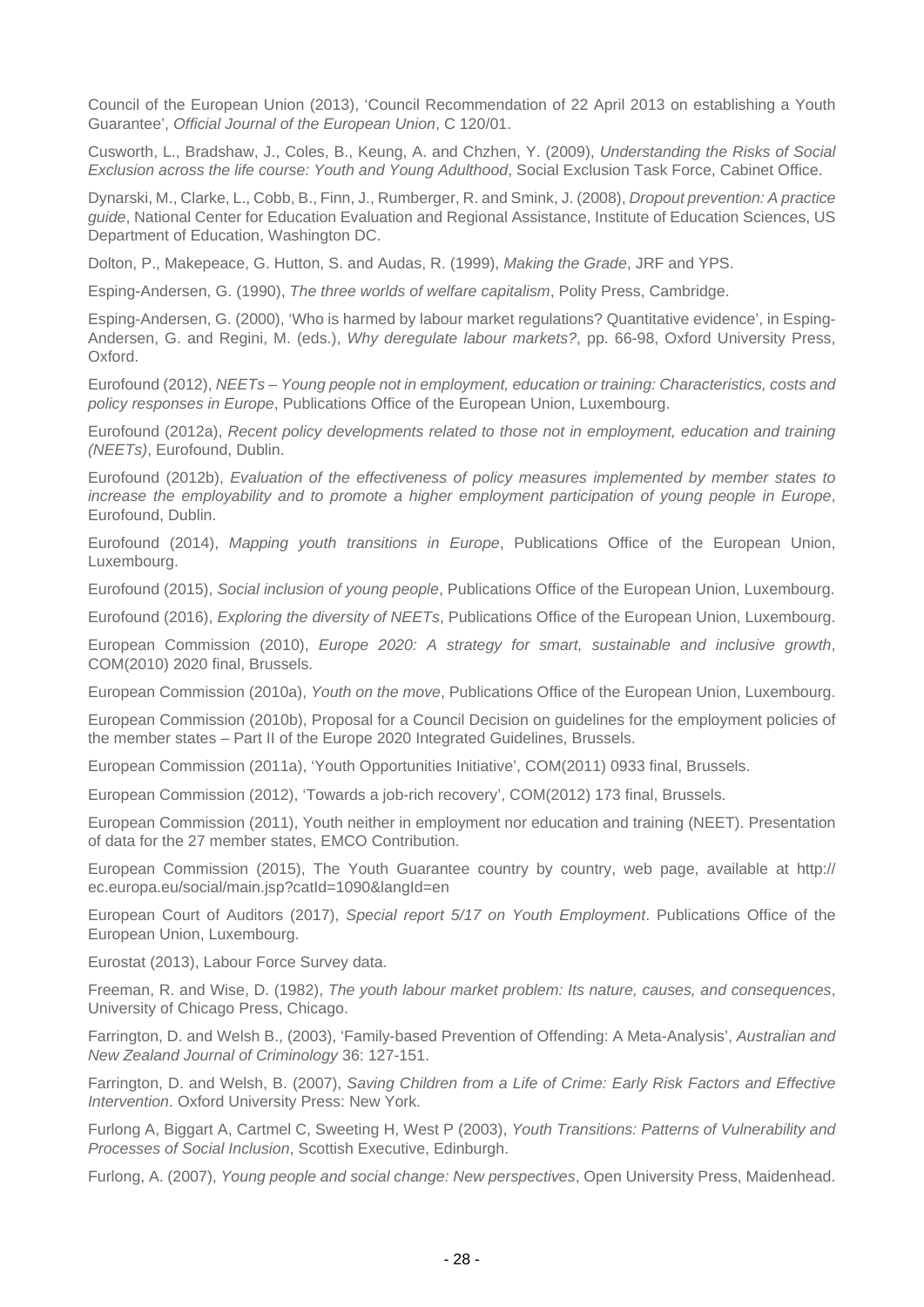Furlong, A. (2006), Not a very NEET solution: representing problematic labour market transitions among early school leavers, in: Work, Employment and Society, Vol. 20, pp. 553-569.

Jones, Maggie, 'Shutting Themselves In', The New York Times, 15 Jan 2006. Web. 5 April 2015.

Kurier (2014), Einnisten statt Querdenken, https://kurier.at/leben/jugendforschung-die-generation-dernesthocker/71.377.616.

Hirschman, A.O. (1970), Exit, voice and loyalty, Harvard University Press, Cambridge, Massachusetts.

Hodkinson P (1996), 'Careership: the individual, choices and markets in the transition to work', in Knowledge and Nationhood: Education, Politics and Work, Eds J Avis, M Bloomer, G Esland, D Gleeson, P Hodkinson (Cassell, London), pp. 121-139.

Hodkinson P, Sparkes A (1997), 'Careership: a sociological theory of career decision making', British Journal of Sociology and Education 18, 29-44.

ILO (2012b), Report V: The youth employment crisis: Time for action, Report submitted to the delegates of the 101st International Labour Conference for general discussion, March 2012.

ILO (2015), What does NEET means and why the concept is so easily misinterpreted?, Technical Brief N. 1.

Istance, D., Rees, G. and Williamson, H. (1994), Young people not in education, training or employment in South Glamorgan, South Glamorgan Training and Enterprise Council, Cardiff.

Liang (2009), Have NEET's become an important societal issue in Asian countries?, Journal of Asian Studies, 1(1) 2009.

Mascherini M, (2015), The Youth Guarantee one year on: Lessons learned, Social Europe available at: https:// www.socialeurope.eu/2015/11/the-youth-guarantee-one-year-on-lessons-learned/

McRae, H., 'Too young and too precious to waste', The independent, 11 May, 1994.

Meadows, P. (2001), Young men on the margins of work: An overview report. JRF and YPS.

Mizanur Rahaman (2006), NEETS' challenges to Japan: causes and remedies, in Arbeitswelten in Japan.

Morash, M. and Rucker, L. (1989), 'An Exploratory Study of the Connection of Mother's Age at Childbearing to Her Children's Delinquency in Four Data Sets', Crime and Delinquency 34: 45-93.

Navarrete Moreno, L. (#2011), Desmontando a ni-ni. Un estereotipo juvenil en tiempos de crisis, Edición Injuve.

OECD (2010), Education at a Glance 2010 OECD Indicators: OECD Indicators, OECD, Paris.

OECD (2010), Off to a good start? Jobs for youth, OECD, Paris.

OECD (2015), NEET Youth in the Aftermath of the Crisis, OECD Social, Employment and Migration Working Papers, Paris.

O'Higgins, N. (2001), Youth unemployment and employment policy: A global perspective, International Labour Organization, Geneva.

Pemberton (2008), Tackling the NEET generation and the ability of policy to generate a `NEET' solution – evidence from the UK – Environment and Planning C: Government and Policy 2008, volume 26, pages 243-259.

Quintini, G. and Martin, S. (2006), Starting well or losing their way? The position of youth in the labour market in the OECD countries, OECD.

Serracant, P. (2013), 'A brute indicator for a NEET case: genesis and evolution of a problematic concept and results from an alternative indicator', Social Indicator Research, Vol. 177, pp. 401-419.

SEU (Social Exclusion Unit) (1999), 'Bridging the gap: New opportunities for 16-18 year olds not in education, employment or training', The Stationary Office, London.

Stoneman, P and Thiel, D., NEET in Essex: A Review of the Evidence, University of Essex, 2010.

Strelitz, J. (2003), 'Tackling disadvantage: Place' in D. Darton, and J. Strelitz (eds) (2003).

Wang, Shirley, 'The Fight to Save Japan's Young Shut-Ins', The Wall Street Journal, 26 Jan 2015.

Wallace, C. and Bendit, P. (2009), Youth Policies in Europe: Towards a Classification of Different Tendencies in Youth Policies in the European Union, Perspectives on European Politics and Society 10:3.